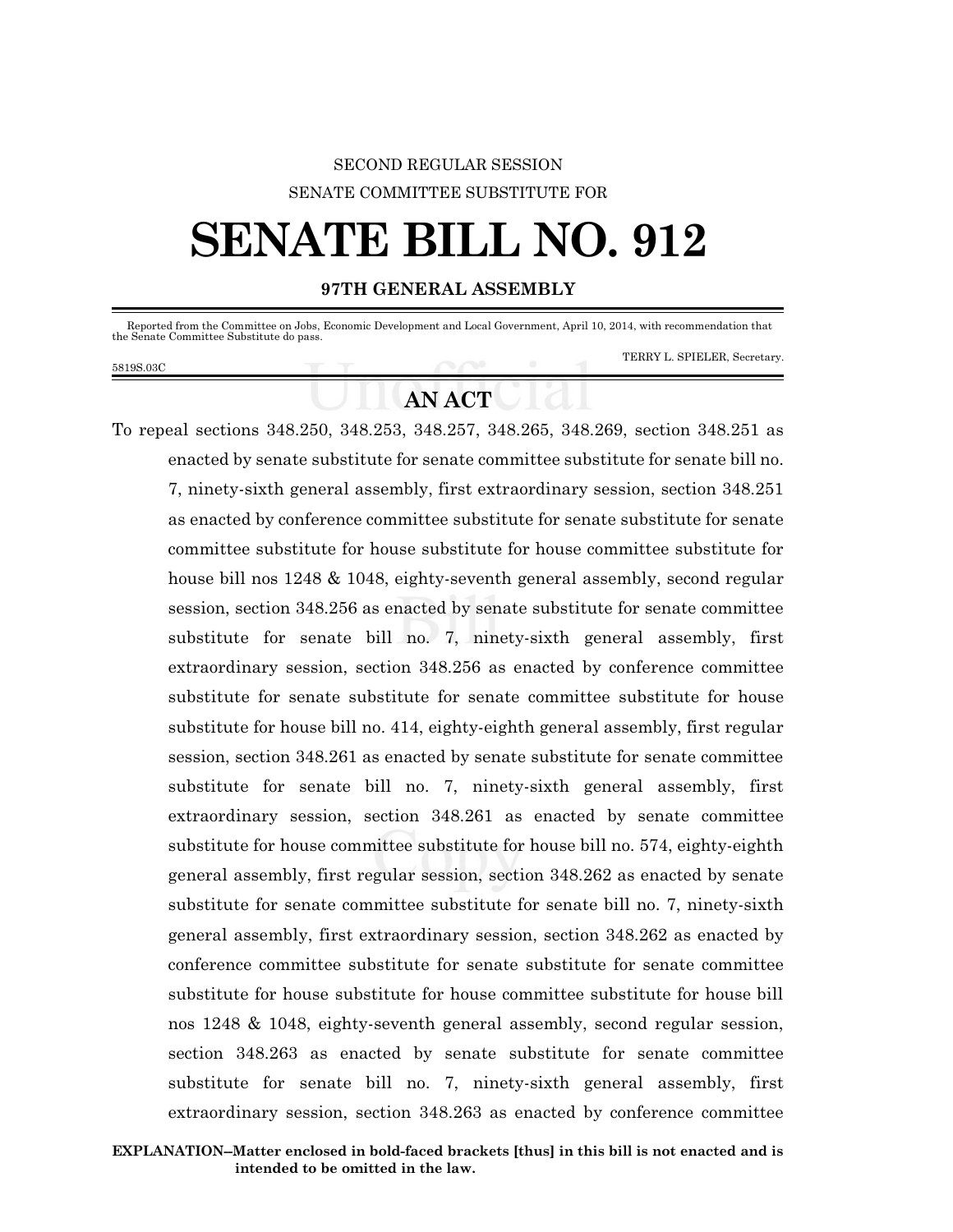substitute for senate substitute for senate committee substitute for house substitute for house committee substitute for house bill nos 1248 & 1048, eighty-seventh general assembly, second regular session, section 348.264 as enacted by senate substitute for senate committee substitute for senate bill no. 7, ninety-sixth general assembly, first extraordinary session, section 348.264 as enacted by conference committee substitute for senate substitute for senate committee substitute for house substitute for house bill no. 414, eighty-eighth general assembly, first regular session, section 348.271 as enacted by senate substitute for senate committee substitute for senate bill no. 7, ninety-sixth general assembly, first extraordinary session, section 348.300 as enacted by senate substitute for senate committee substitute for senate bill no. 7, ninetysixth general assembly, first extraordinary session, and section 348.300 as enacted by senate committee substitute for house committee substitute for house bill no. 1, ninety-fourth general assembly, first extraordinary session, RSMo, and to enact in lieu thereof ten new sections relating to the Missouri technology corporation.

*Be it enacted by the General Assembly of the State of Missouri, as follows:*

Section A. Sections 348.250, 348.253, 348.257, 348.265, 348.269, section 348.251 as enacted by senate substitute for senate committee substitute for senate bill no. 7, ninety-sixth general assembly, first extraordinary session, section 348.251 as enacted by conference committee substitute for senate substitute for senate committee substitute for house substitute for house committee substitute for house bill nos 1248 & 1048, eighty-seventh general assembly, second regular session, section 348.256 as enacted by senate substitute for senate committee substitute for senate bill no. 7, ninety-sixth general assembly, first extraordinary session, section 348.256 as enacted by conference committee substitute for senate substitute for senate committee substitute for house substitute for house bill no. 414, eighty-eighth general assembly, first regular session, section 348.261 as enacted by senate substitute for senate committee substitute for senate bill no. 7, ninety-sixth general assembly, first extraordinary session, section 348.261 as enacted by senate committee substitute for house committee substitute for house bill no. 574, eighty-eighth general assembly, first regular session, section 348.262 as enacted by senate substitute for senate committee substitute for senate bill no. 7, ninety-sixth general assembly, first extraordinary session, section 348.262 as enacted by conference committee substitute for senate substitute for senate committee substitute for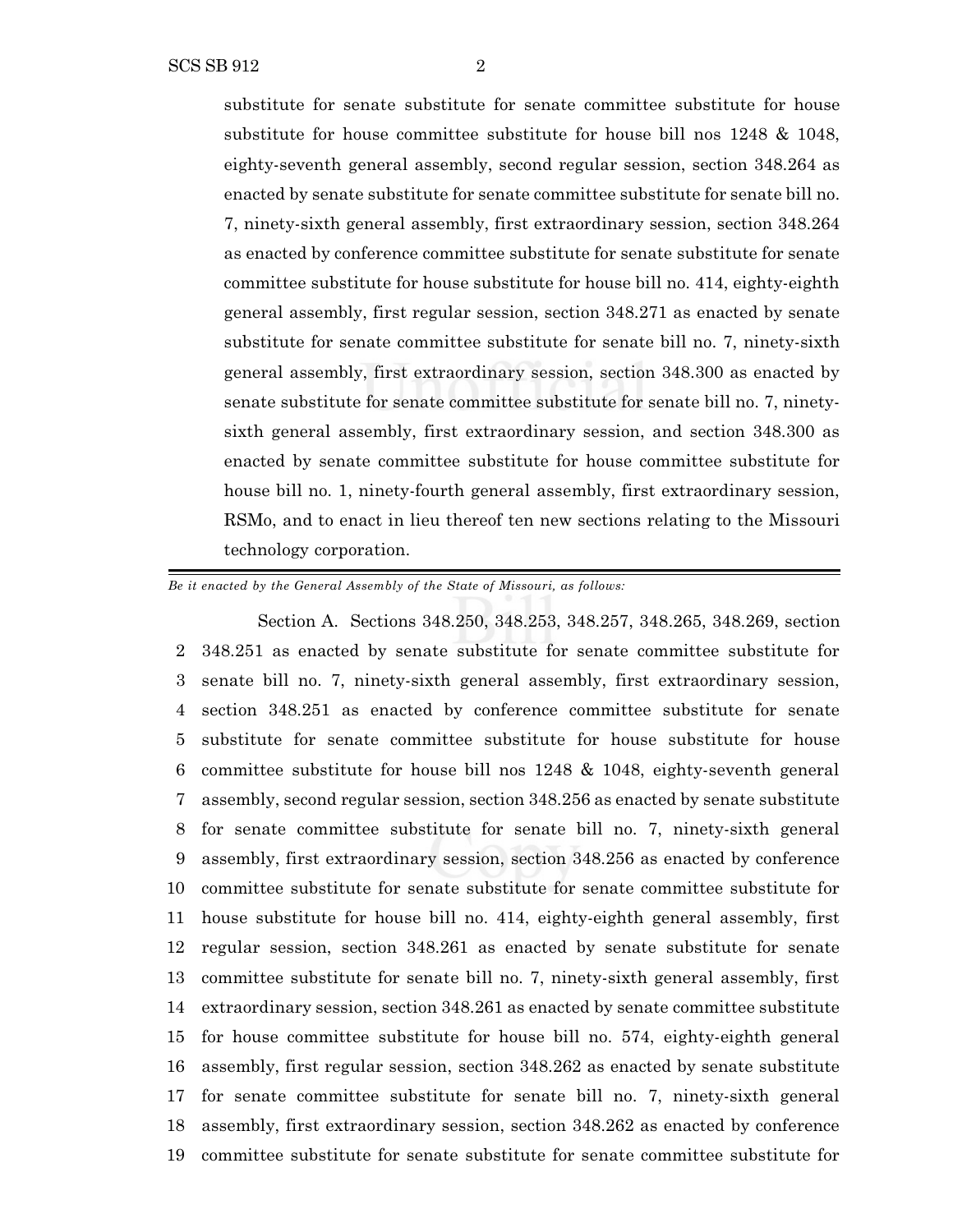SCS SB 912 3

 house substitute for house committee substitute for house bill nos 1248 & 1048, eighty-seventh general assembly, second regular session, section 348.263 as enacted by senate substitute for senate committee substitute for senate bill no. 7, ninety-sixth general assembly, first extraordinary session, section 348.263 as enacted by conference committee substitute for senate substitute for senate committee substitute for house substitute for house committee substitute for house bill nos 1248 & 1048, eighty-seventh general assembly, second regular session, section 348.264 as enacted by senate substitute for senate committee substitute for senate bill no. 7, ninety-sixth general assembly, first extraordinary session, section 348.264 as enacted by conference committee substitute for senate substitute for senate committee substitute for house substitute for house bill no. 414, eighty-eighth general assembly, first regular session, section 348.271 as enacted by senate substitute for senate committee substitute for senate bill no. 7, ninety-sixth general assembly, first extraordinary session, section 348.300 as enacted by senate substitute for senate committee substitute for senate bill no. 7, ninety-sixth general assembly, first extraordinary session, and section 348.300 as enacted by senate committee substitute for house committee substitute for house bill no. 1, ninety-fourth general assembly, first extraordinary session, RSMo, are repealed and ten new sections enacted in lieu thereof, to be known as sections 348.251, 348.253, 348.256, 348.257, 348.261, 348.262, 348.263, 348.264, 348.265, and 348.300, to read as follows:

348.251. 1. As used in sections 348.251 to 348.266, the following terms mean:

 (1) **[**"Applicable percentage", six percent for the fiscal year beginning July 1, 2012, and the next fourteen consecutive fiscal years; five percent for the immediately subsequent five fiscal years; and four percent for the immediately subsequent five fiscal years;

 (2) "Applied research", any activity that seeks to utilize, synthesize, or apply existing knowledge, information, or resources to the resolution of a specific problem, question, or issue of science and innovation, including but not limited to translational research;

(3) "Base year", fiscal year ending June 30, 2010;

 (4) "Base year gross wages", gross wages paid by science and innovation companies to science and innovation employees during fiscal year ending June 30, 2010;

(5) "Basic research", any original investigation for the advancement of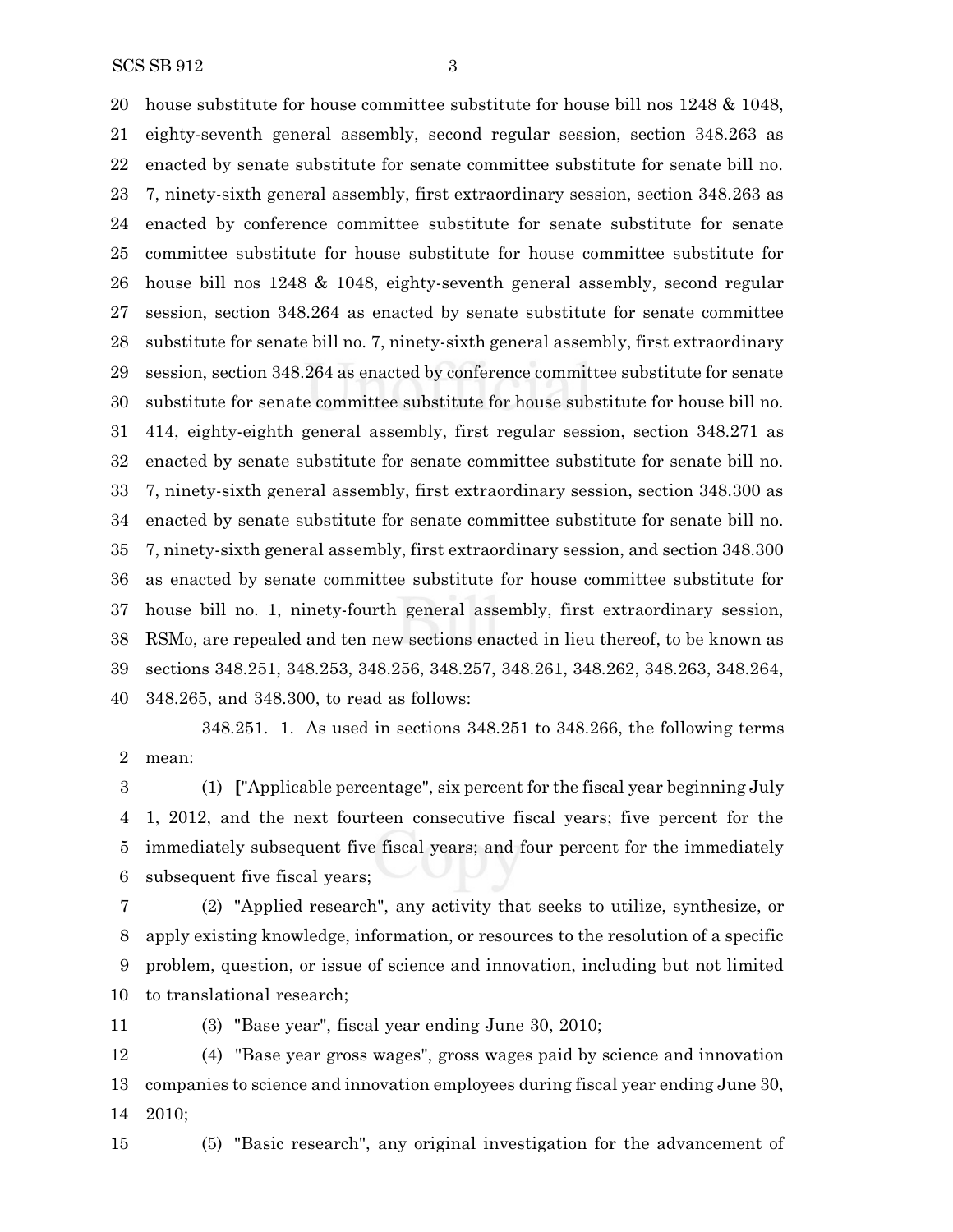scientific or technical knowledge of science and innovation;

 (6) "Commercialization", any of the full spectrum of activities required for a new technology, product, or process to be developed from the basic research or conceptual stage through applied research or development to the marketplace, including without limitation, the steps leading up to and including licensing, sales, and service;

 (7)**]** "Corporation", the Missouri technology corporation established under this section;

 **[**(8) "Fields of applicable expertise", any of the following fields: science and innovation research, development, or commercialization, including basic research and applied research; corporate finance, venture capital, and private equity related to science and innovation; the business and management of science and innovation companies; education related to science and innovation; or civic or corporate leadership in areas related to science and innovation;

 (9)**] (2) "Department", the Missouri department of economic development;**

 **(3) "Eligible donation", cash donations received from a taxpayer by the Missouri technology corporation and used solely to carry out the provisions of sections 348.251 to 348.275;**

 **(4)** "Inherent conflict of interest", a fundamental or systematic conflict of interest that prevents a person from serving as a disinterested director of the corporation and from routinely performing his or her duties as a director of the corporation;

 **[**(10) "NAICS industry groups" or "NAICS codes", the North American Industry Classification System developed under the auspices of the United States Office of Management and Budget and adopted in 1997, as may be amended, revised, or replaced by similar classification systems for similar uses from time to time;

 (11) "Science and innovation", the use of compositions and methods in research, development, and manufacturing processes for such diverse areas as agriculture-biotechnology, animal health, biochemistry, bioinformatics, energy, environment, forestry, homeland security, information technology, medical devices, medical diagnostics, medical instruments, medical therapeutics, microbiology, nanotechnology, pharmaceuticals, plant biology, and veterinary medicine, including future developments in such areas;

(12) "Science and innovation company", a corporation, limited liability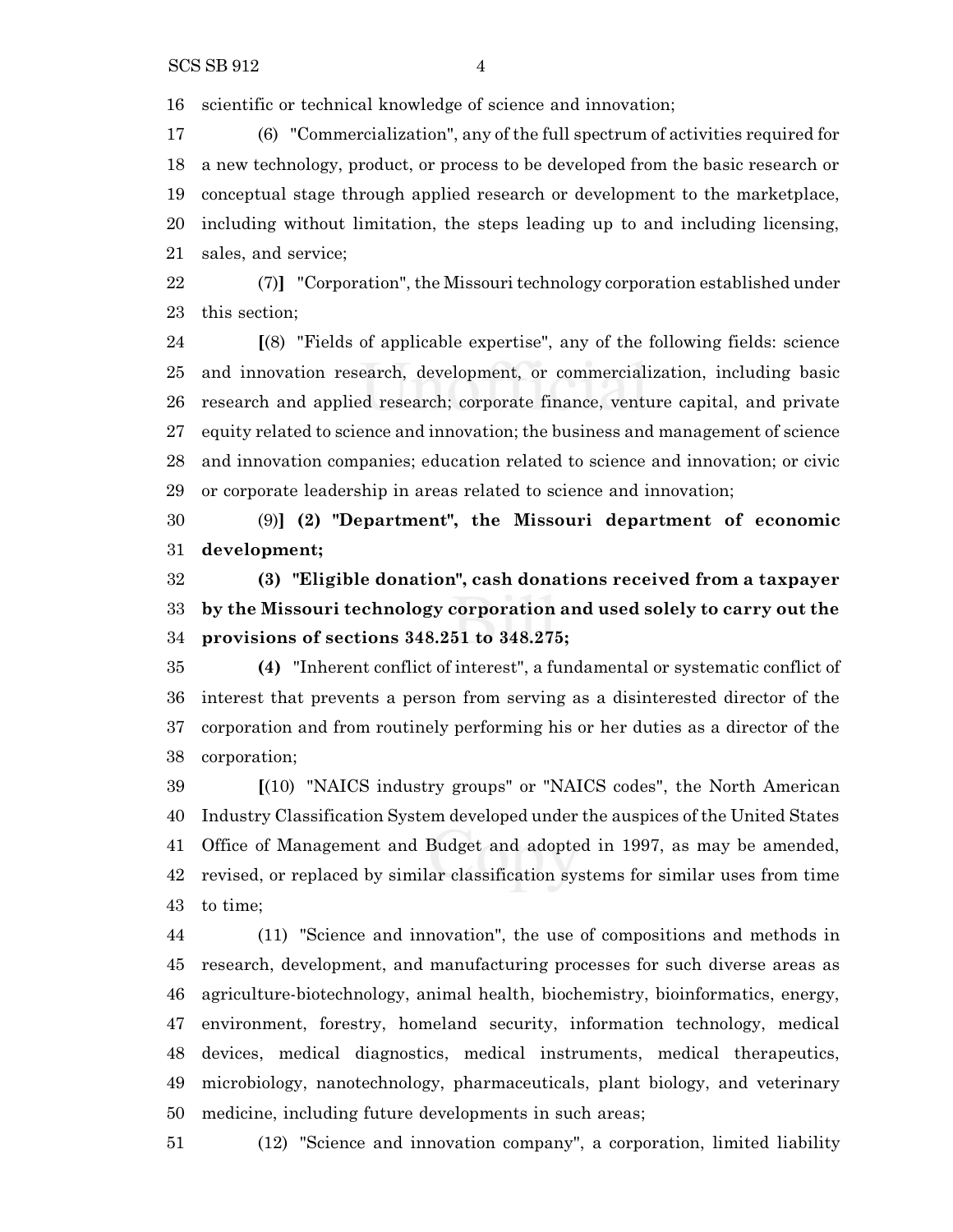company, S corporation, partnership, registered limited liability partnership, foundation, association, nonprofit entity, sole proprietorship, business trust, person, group, or other entity that is:

 (a) Engaged in the research, development, commercialization, or business of science and innovation in the state, including, without limitation, research, development, or production directed toward developing or providing science and innovation products, processes, or services for specific commercial or public purposes, including hospitals, nonprofit research institutions, incubators, accelerators, and universities currently located or involved in the research, development, commercialization, or business of science and innovation in the state; or

 (b) Identified by the following NAICS industry groups or NAICS codes or any amended or successor code sections covering such areas of research, development, and commercial endeavors: 3251; 3253; 3254; 3391; 51121; 54138; 54171; 62231; 111191; 111421; 111920; 111998; 311119; 311211; 311221; 311222; 311223; 325193; 325199; 325221; 325222; 325611; 325612; 325613; 325311; 325312; 325314; 325320; 325411; 325412; 325414; 333298; 334510; 334516; 334517; 339111; 339112; 339113; 339114; 339115; 339116; 424910; 541710; 621511; and 621512.

 Each of the above listed four-digit and five-digit codes shall include all six-digit codes in such four-digit and five-digit industry; however, each six-digit code shall stand alone and not indicate the inclusion of other omitted six-digit codes that also are subsets of the pertinent four-digit or five-digit industry to which the included six-digit code belongs;

 (13) "Science and innovation employee", any employee, officer, or director of a science and innovation company who is a state income taxpayer and any employee of a university who is associated with or supports the research, development, commercialization, or business of science and technology in the state and is obligated to pay state income tax to the state;

 (14)**] (5) "Taxpayer", any of the following individuals or entities who make an eligible donation to the Missouri technology corporation:**

 **(a) A person, firm, partner in a firm, corporation, or a shareholder in an S corporation doing business in the state of Missouri and subject to the state income tax imposed in chapter 143;**

 **(b) A corporation subject to the annual corporation franchise tax imposed in chapter 147;**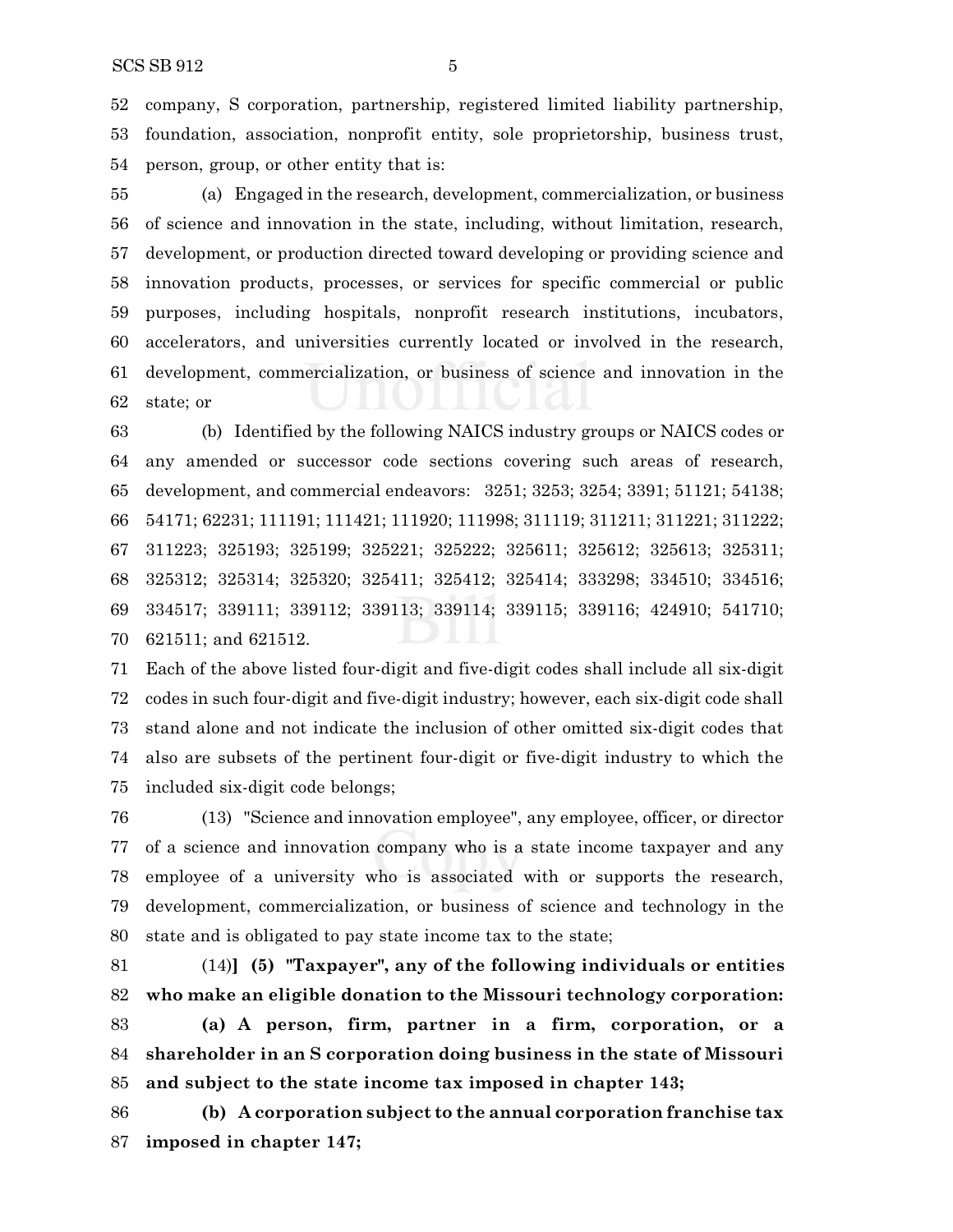**(c) An insurance company paying an annual tax on its gross premium receipts in this state;**

 **(d) Any other financial institution paying taxes to the state of Missouri or any political subdivision of this state under chapter 148;**

 **(e) An individual subject to the state income tax imposed in chapter 143;**

 **(f) Any charitable organization which is exempt from federal income tax and whose Missouri unrelated business taxable income, if any, would be subject to the state income tax imposed under chapter 143;**

 **(6)** "Technology application", the introduction and adaptation of refined management practices in fields such as scheduling, inventory management, marketing, product development, and training in order to improve the quality, productivity and profitability of an existing firm. Technology application shall be considered a component of business modernization;

 **[**(15)**] (7)** "Technology development", strategically focused research directed at developing investment-grade technologies which are important for market competitiveness.

 2. The governor may, on behalf of the state and in accordance with chapter 355, establish a private not-for-profit corporation named the "Missouri Technology Corporation", to carry out the provisions of sections 348.251 to 348.266. As used in sections **[**348.250**] 348.251** to 348.275 the word "corporation" means the Missouri technology corporation authorized by this section. Before certification by the governor, the corporation shall conduct a public hearing for the purpose of giving all interested parties an opportunity to review and comment on the articles of incorporation, bylaws and methods of operation of the corporation. Notice of the hearing shall be given at least fourteen days prior to the hearing.

**[**348.251. 1. As used in sections 348.251 to 348.266, the following terms mean:

 (1) "Technology application", the introduction and adaptation of refined management practices in fields such as scheduling, inventory management, marketing, product development, and training in order to improve the quality, productivity and profitability of an existing firm. Technology application shall be considered a component of business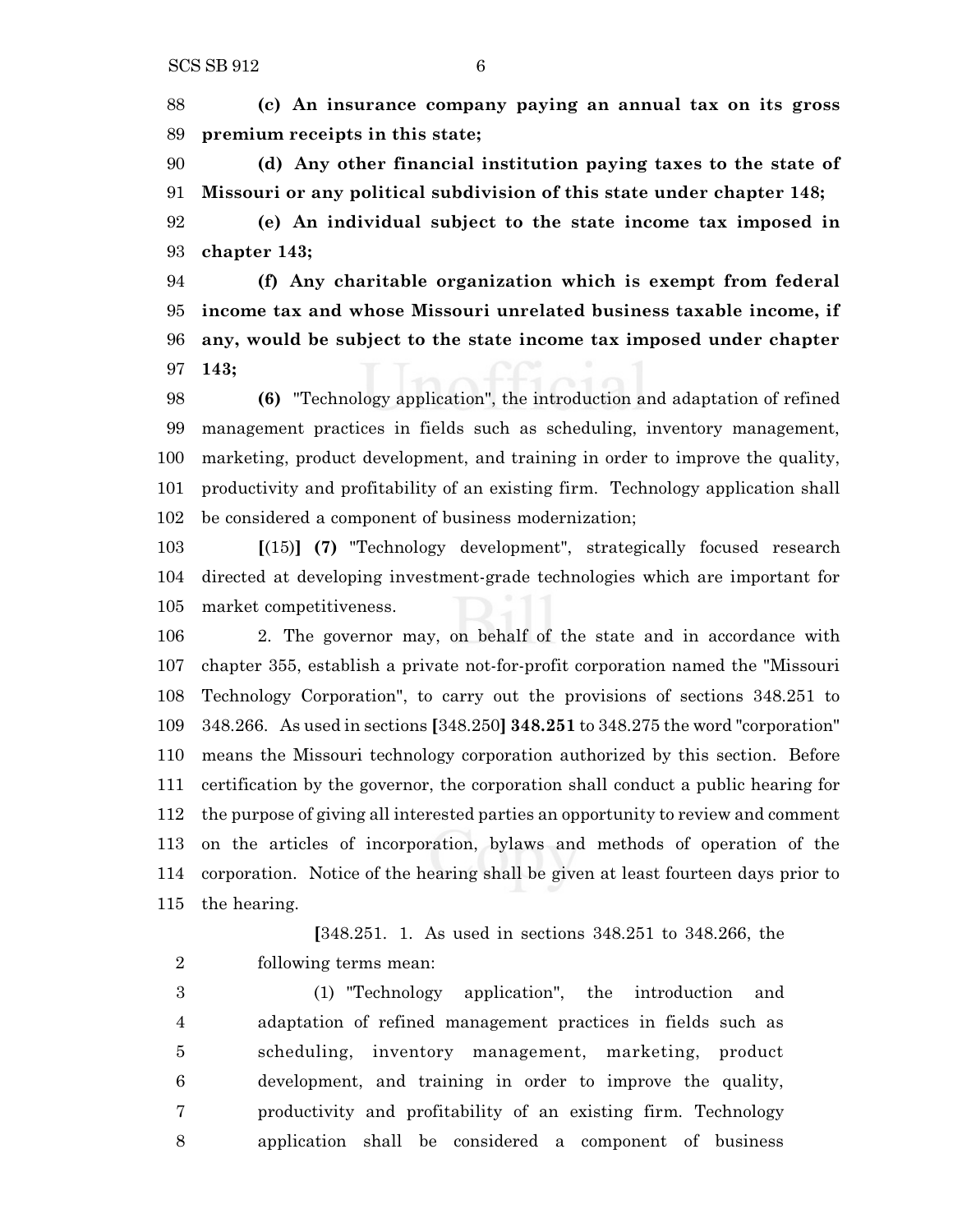modernization;

 (2) "Technology commercialization", the process of moving investment-grade technology from a business, university or laboratory into the marketplace for application;

 (3) "Technologydevelopment", strategically focused research directed at developing investment-grade technologies which are important for market competitiveness.

 2. The governor may, on behalf of the state and in accordance with chapter 355, establish a private not-for-profit corporation named the "Missouri Technology Corporation", to carry out the provisions of sections 348.251 to 348.266. As used in sections 348.251 to 348.266 the word "corporation" means the Missouri technology corporation authorized by this section. Before certification by the governor, the corporation shall conduct public hearing for the purpose of giving all interested parties an opportunity to review and comment upon the articles of incorporation, bylaws and method of operation of the corporation. Notice of the hearing shall be given at least fourteen days prior to the hearing.**]**

348.253. 1. The Missouri technology corporation may contract with not-for-profit organizations to carry out the provisions of sections 348.251 to 3 348.275. By entering into such contracts, the corporation shall attempt to achieve the following objectives:

 (1) The establishment of a research alliance which shall advance technology development, as defined in subdivision **[**(3)**] (7)** of section 348.251. The corporation, in this capacity, shall have the authority to contract directly with centers for advanced technology, as established by section 348.272, and other not-for-profit entities. In proceeding with this objective, the corporation and centers for advanced technology shall utilize the results of targeted industry studies commissioned by the department of economic development;

 (2) **[**Technology commercialization, as defined in subdivision (2) of section 348.251;

 (3)**]** The establishment of a finance corporation to assist in the implementation of section 348.261; and

**[**(4)**] (3)** The enhancement of technology application, as defined in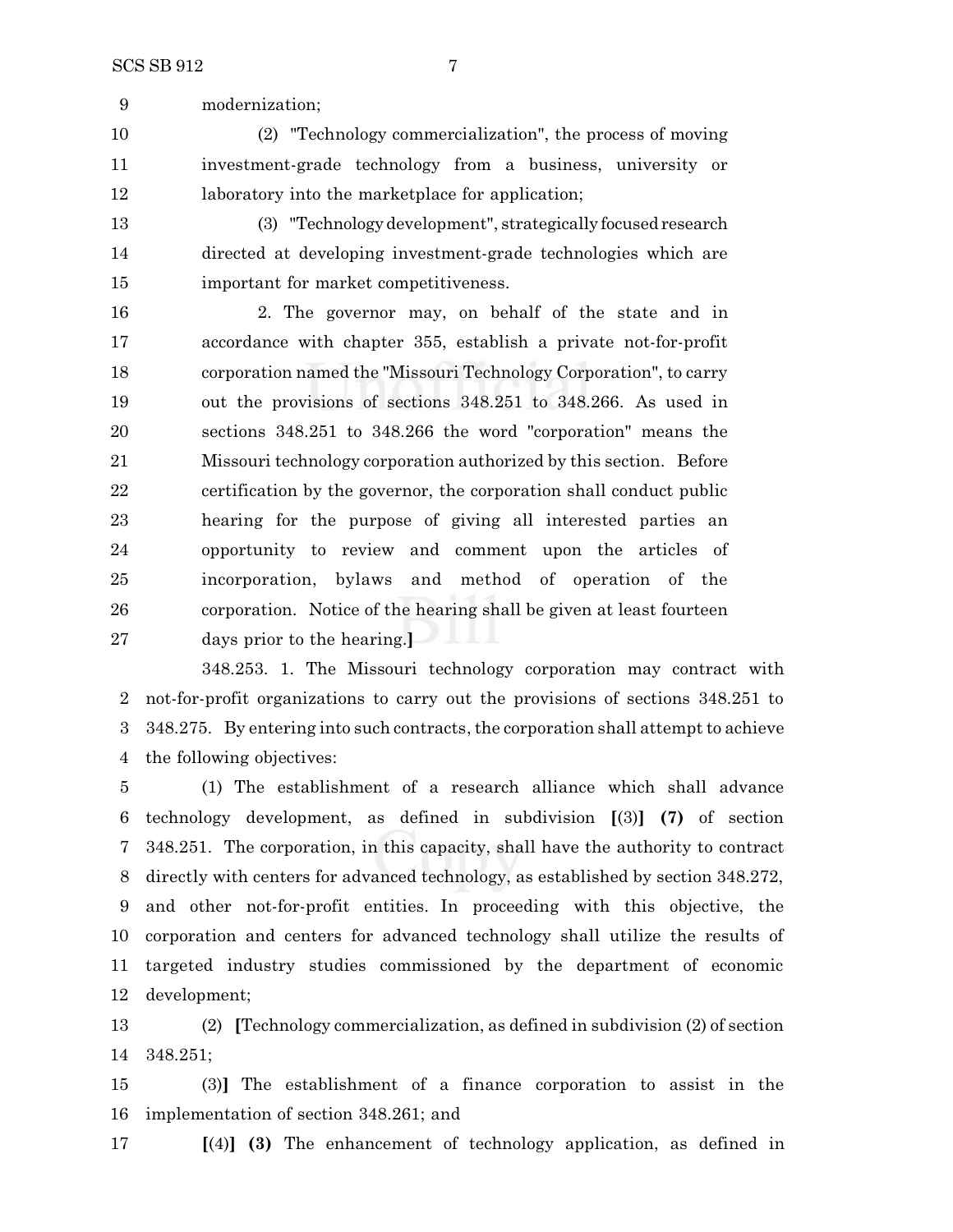subdivision **[**(1)**] (6)** of section 348.251.

 2. Any contract signed between the corporation and any not-for-profit organization, including innovation centers as defined in section 348.271, shall require that the not-for-profit organization must provide at least one-hundred-percent match for any funding received from the corporation through the **Missouri** technology investment fund, as established in section 348.264.

348.256. 1. The articles of incorporation, bylaws, and methods of operation of the Missouri technology corporation shall be consistent with the provisions of sections **[**348.250**] 348.251** to 348.275.

 2. The purposes of the corporation are to contribute to the strengthening of the economy of the state through the development of science and innovation, to promote the modernization of Missouri businesses by supporting the transfer of science, technology and quality improvement methods to the workplace; to enhance the productivity and modernization of Missouri businesses by providing leadership in the establishment of methods of technology application, technology commercialization and technology development; to make Missouri businesses, institutions, and universities more competitive and increase their likelihood of success; to support and enhance local and regional strategies and initiatives that capitalize on the unique science and innovation assets across the state; to make Missouri a highly desirable state in which to conduct, facilitate, support, fund, and perform science and innovation research, development, and commercialization; to facilitate and effect the creation, attraction, retention, growth, and enhancement of both existing and new science and innovation companies in the state; to make Missouri a national and international leader in economic activity based on science and innovation; to enhance workforce development; to create and retain quality jobs; to advance scientific knowledge; and to improve the quality of life for the citizens of the state of Missouri in both urban and rural communities.

23 3. The board of directors of the corporation shall be composed of fifteen persons. The governor shall annually appoint one of its members, who must be from the private sector, as chairperson. The board shall consist of the following members:

 (1) The director of the department of economic development, or the director's designee;

 (2) The president of the University of Missouri system, or the president's designee;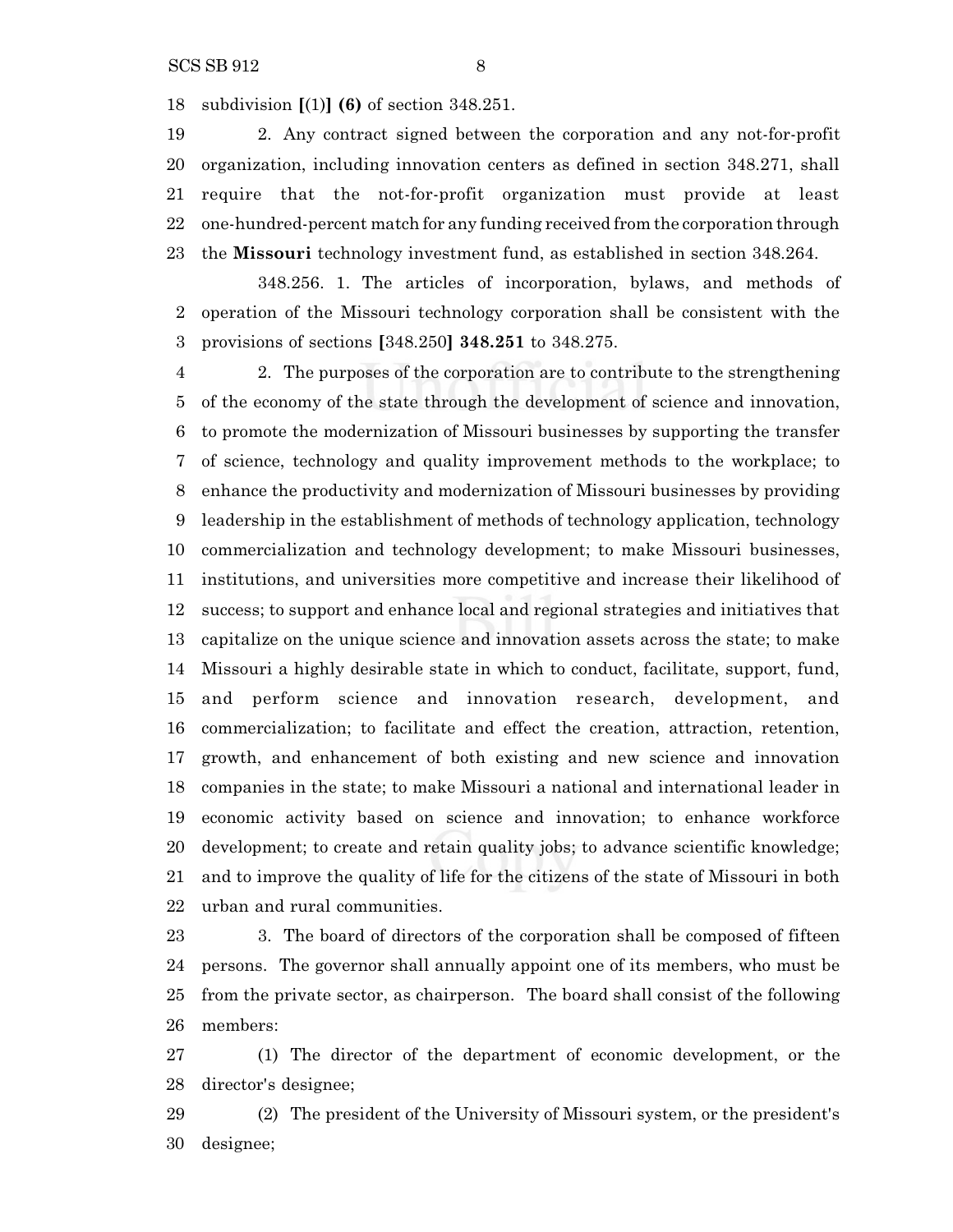(3) A member of the state senate, appointed by the president pro tem of the senate;

 (4) A member of the house of representatives, appointed by the speaker of the house;

 (5) Eleven members appointed by the governor, with the advice and consent of the senate, who are recognized for outstanding knowledge, leadership, and expertise in one or more of the fields of applicable expertise.

 Each of the directors of the corporation who is appointed by the governor shall serve for a term of four years and until a successor is duly appointed.

 4. Any changes in the articles of incorporation or bylaws must be approved by the governor.

 5. At the discretion of the state auditor, the corporation is subject to an audit by the state auditor and the corporation shall bear the full cost of the audit.

 6. Each of the directors of the corporation provided for in subdivisions (1) and (2) of subsection 3 of this section shall remain a director until the designating individual specified in such subdivisions designates a replacement by sending a written communication to the governor and the chairperson of the board of the corporation; provided, however, that if the director of economic development or the president of the University of Missouri system designates himself or herself to the corporation board, such person's service as a corporation director shall cease immediately when that person no longer serves as the director of economic development or as the president of the University of Missouri system. Each of the directors of the corporation provided for in subdivisions (3) and (4) of subsection 3 of this section shall remain a director until the appointing member of the general assembly specified in such subdivisions appoints a replacement by sending a written communication to the governor and the chairperson of the corporation board; provided, however, that if the speaker of the house or the president pro tem of the senate appoints himself or herself to the corporation board, such person's service as a corporation director shall cease immediately when that person no longer serves as the speaker of the house or the president pro tem of the senate.

 7. Each of the eleven members of the board appointed by the governor shall:

 (1) Hold office for the term of appointment and until the governor duly appoints his or her successor; provided that if a vacancy is created by the death, permanent disability, resignation, or removal of a director, such vacancy shall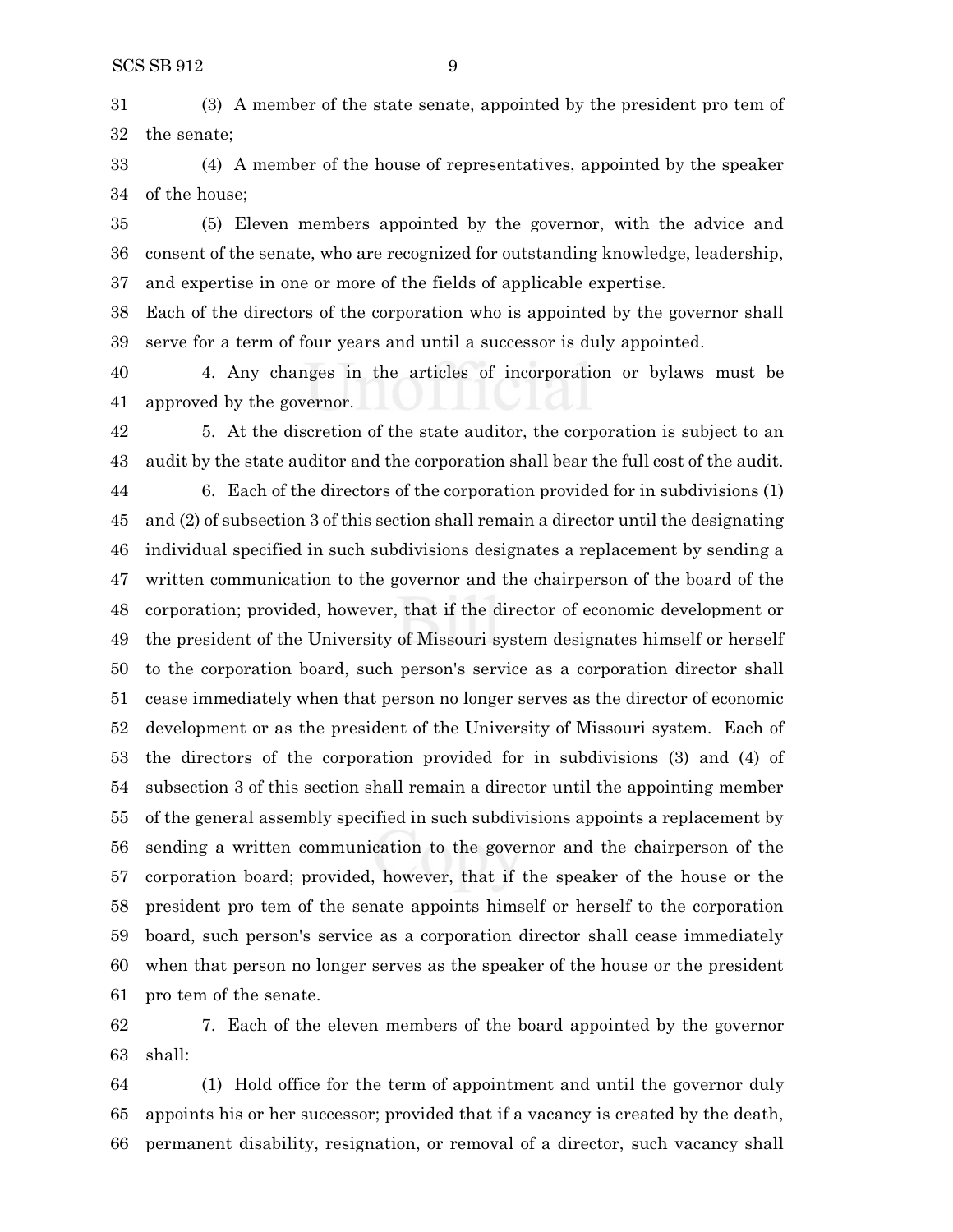become immediately effective;

 (2) Be eligible for reappointment, but members of the board shall not be eligible to serve more than two consecutive four-year terms and shall not be reappointed to the board until they have not served on the board for a period of at least four interim years;

 (3) Not have a known inherent conflict of interest at the time of appointment; and

 (4) Not have served in an elected office or a cabinet position in state government for a period of two years prior to appointment, unless otherwise provided in this section.

 8. Any member of the board may be removed by affirmative vote of eleven members of the board for malfeasance or misfeasance in office, regularly failing to attend meetings, failure to comply with the corporation's conflicts of interest policy, conviction of a felony, or for any cause that renders the member incapable of or unfit to discharge the duties of a director of the corporation.

 9. The board shall meet at least four times per year and at such other times as it deems appropriate, or upon call by the president or the chairperson, or upon written request of a majority of the directors of the board. Unless otherwise restricted by Missouri law, the directors may participate in a meeting of the board by means of telephone conference or other electronic communications equipment whereby all persons participating in the meeting can communicate clearly with each other, and participation in a meeting in such manner will constitute presence in person at such meeting.

 10. A majority of the total voting membership of the board shall constitute a quorum for meetings. The board may act by a majority of those at any meeting where a quorum is present, except upon such issues as the board may determine shall require a vote of more members of the board for approval or as required by law. All resolutions and orders of the board shall be recorded and authenticated by the signature of the secretary or any assistant secretary of the board.

 11. Members of the board shall serve without compensation. Members of the board attending meetings of the board, or attending committee or advisory meetings thereof, shall be paid mileage and all other applicable expenses, provided that such expenses are reasonable, consistent with policies established from time to time by the board, and not otherwise inconsistent with law.

 12. The board may adopt, repeal, and amend such articles of incorporation, bylaws, and methods of operation that are not contrary to law or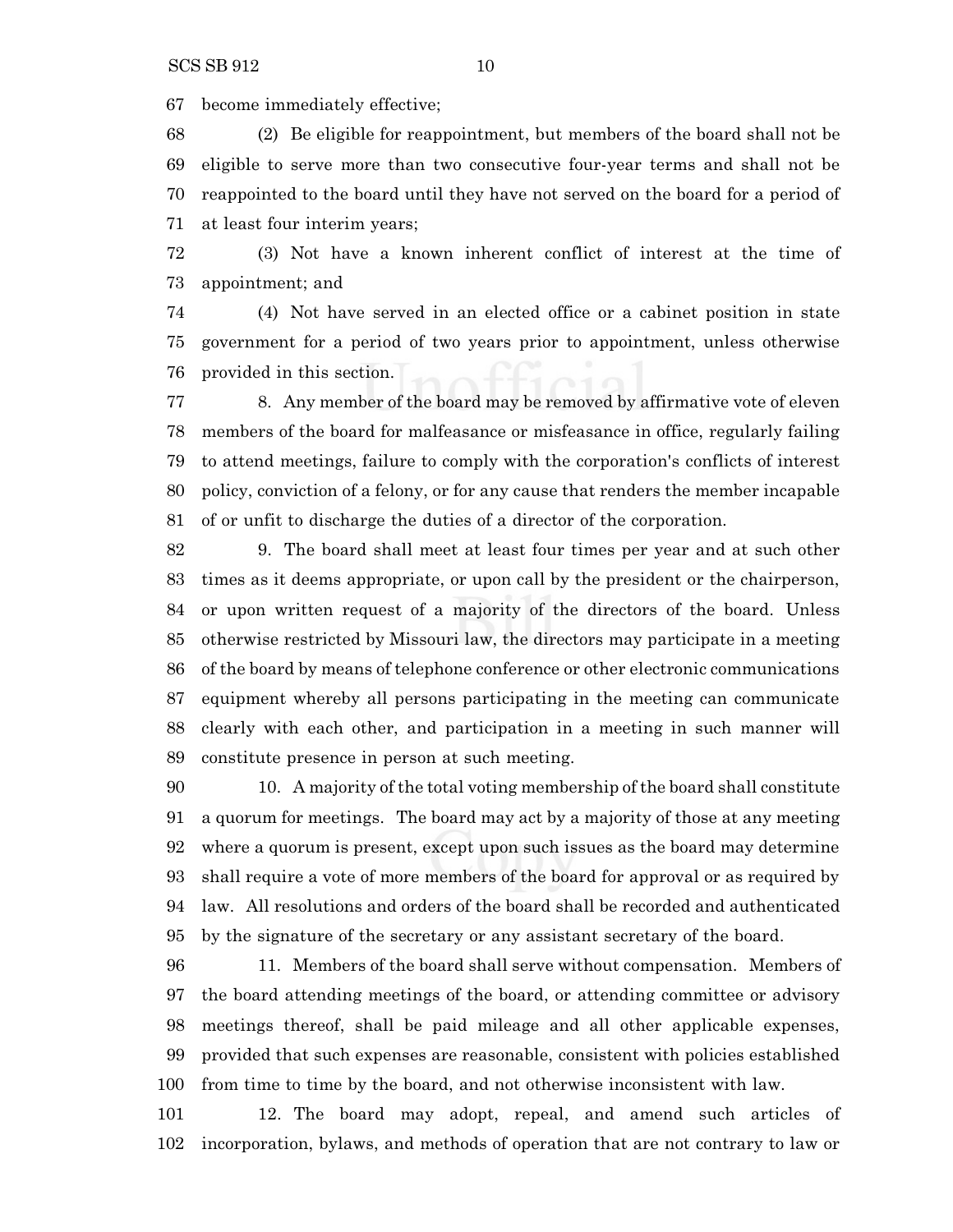inconsistent with sections **[**348.250**] 348.251** to 348.275, as it deems expedient for its own governance and for the governance and management of the corporation and its committees and advisory boards; provided that any changes in the articles of incorporation or bylaws approved by the board must also be approved by the governor.

 13. A president shall direct and supervise the administrative affairs and the general management of the corporation. The president shall be a person of national prominence that has expertise and credibility in one or more of the fields of applicable expertise with a demonstrated track record of success in leading a mission-driven organization. The president's salary and other terms and conditions of employment shall be set by the board. The board may negotiate and enter into an employment agreement with the president of the corporation, which may provide for compensation, allowances, benefits, and expenses. The president of the corporation shall not be eligible to serve as a member of the board until two years after the end of his or her employment with the corporation. The president of the corporation shall be bound by, and agree to obey, the corporation's conflicts of interest policy, including annually completing and submitting to the board a disclosure and compliance certificate in accordance with such conflicts of interest policy.

 14. The corporation may employ such employees as it may require and upon such terms and conditions as it may establish that are consistent with state and federal law. The corporation may establish personnel, payroll, benefit, and other such systems as authorized by the board, and provide death and disability benefits. Corporation employees, including the president, shall be considered state employees for the purposes of membership in the Missouri state employees' retirement system and the Missouri consolidated health care plan. Compensation paid by the corporation shall constitute pay from a department for purposes of accruing benefits under the Missouri state employees' retirement system. The corporation may also adopt, in accordance with requirements of the federal Internal Revenue Code of 1986, as amended, a defined contribution plan sponsored by the corporation with respect to employees, including the president, employed by the corporation. Nothing in sections **[**348.250**] 348.251** to 348.275 shall be construed as placing any officer or employee of the corporation or member of the board in the classified or the unclassified service of the state of Missouri under Missouri laws and regulations governing civil service. No employee of the corporation shall be eligible to serve as a member of the board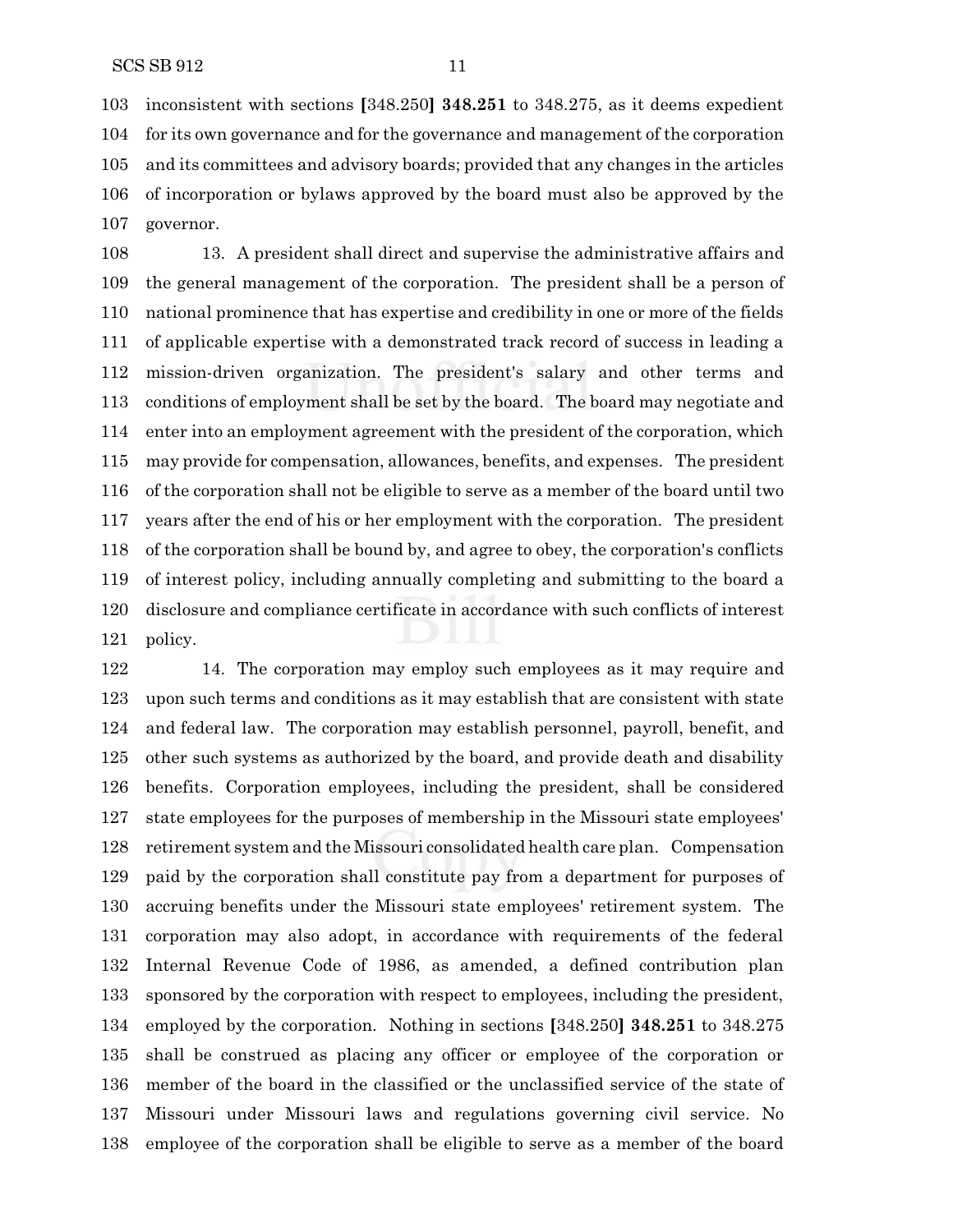SCS SB 912 12

 until two years immediately following the end of his or her employment with the corporation. All employees of the corporation shall be bound by, and agree to obey, the corporation's conflicts of interest policy, including annually completing and submitting to the board a disclosure and compliance certificate in accordance with such conflicts of interest policy.

 15. No later than the first day of January each year, the corporation shall submit an annual report to the governor and to the Missouri general assembly which the corporation may contract with a third party to prepare and which shall include:

 (1) A complete and detailed description of the operating and financial conditions of the corporation during the prior fiscal year;

 (2) Complete and detailed information about the distributions from the Missouri **[**science and innovation reinvestment**] technology investment** fund and from any income of the corporation;

 (3) **[**Information about the growth of science and innovation research and industry in the state;

 (4)**]** Information regarding financial or performance audits performed in such year, including any recommendations with reference to additional legislation or other action that may be necessary to carry out the purposes of the corporation; and

 **[**(5)**] (4)** Whether or not the corporation made any distribution during the prior fiscal year to a research project or other project for which a report shall be filed under subsection 4 of section 38(d) of article III of the Constitution of the State of Missouri. If such a distribution was made, the corporation shall disclose in the annual report the amount of the distribution, the recipient of the distribution, and the project description.

 16. The corporation shall keep its books and records in accordance with generally accepted accounting procedures. Within four months following the end of each fiscal year, the corporation shall cause a firm of independent certified public accountants of national repute to conduct and deliver to the board an audit of the financial statements of the corporation and an opinion thereon, to be conducted in accordance with generally accepted audit standards, provided, however, that this section shall be inapplicable if the board of directors of the corporation determines that insufficient funds have been appropriated to pay for the costs of compliance with these requirements.

17. Within four months following the end of every odd numbered fiscal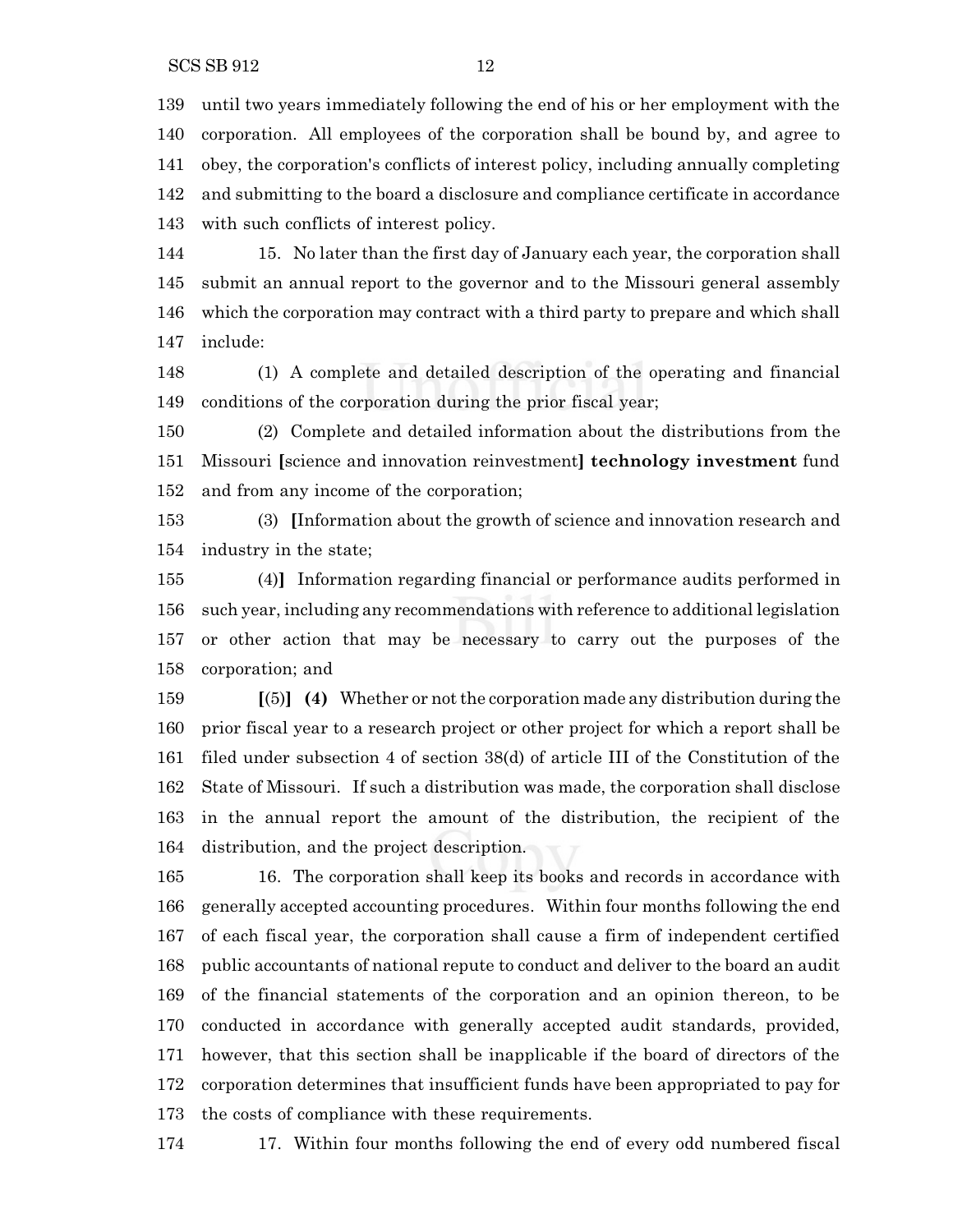year, beginning with fiscal year 2016, the corporation shall cause an independent firm of national repute that has expertise in science and innovation research and industry to conduct and deliver to the board an evaluation of the performance of the corporation for the prior two fiscal years, including detailed recommendations for improving the performance of the corporation, provided, however, that this section shall be inapplicable if the board of directors of the corporation determines that insufficient funds have been appropriated to pay for the costs of compliance with these requirements.

 18. The corporation shall provide the state auditor a copy of the financial and performance evaluations prepared under subsections 16 and 17 of this section.

 19. The corporation shall have perpetual existence until an act of law expressly dissolves the corporation; provided that no such law shall take effect so long as the corporation has obligations or bonds outstanding unless adequate provision has been made for the payment or retirement of such debts or obligations. Upon any such dissolution of the corporation, all property, funds, and assets thereof shall be vested in the state.

 20. **[**Except as provided under section 348.266, the state hereby pledges to, and agrees with, recipients of corporation funding or beneficiaries of corporation programs under sections 348.250 to 348.275 that the state shall not limit or alter the rights vested in the corporation under sections 348.250 to 348.275 to fulfill the terms of any agreements made or obligations incurred by the corporation with or to such third parties, or in any way impair the rights and remedies of such third parties until the obligations of the corporation and the state are fully met and discharged in accordance with sections 348.250 to 348.275.

21. The corporation shall be exempt from:

 (1) Any general ad valorem taxes upon any property of the corporation acquired and used for its public purposes;

 (2) Any taxes or assessments upon any projects or upon any operations of the corporation or the income therefrom;

 (3) Any taxes or assessments upon any project or any property or local obligation acquired or used by the corporation under the provisions of sections 348.250 to 348.275, or upon income therefrom.

 Purchases by the corporation to be used for its public purposes shall not be subject to sales or use tax under chapter 144. The exemptions hereby granted shall not extend to persons or entities conducting business on the corporation's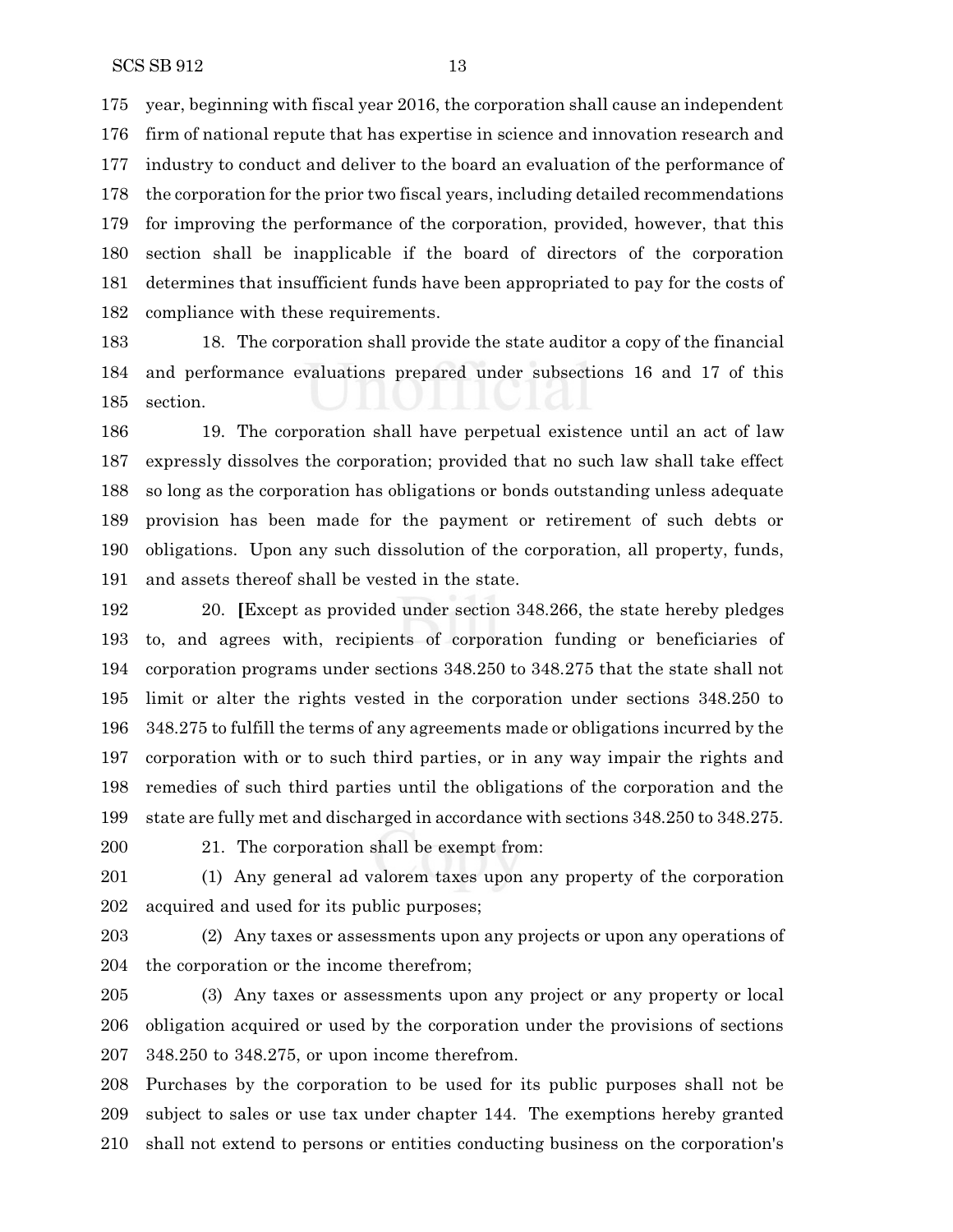property for which payment of state and local taxes would otherwise be required.

 22.**]** No funds of the corporation shall be distributed to its employees or members of the board; except that, the corporation may make reasonable payments for expenses incurred on its behalf relating to any of its lawful purposes and the corporation shall be authorized and empowered to pay reasonable compensation for services rendered to, or for, its benefit relating to any of its lawful purposes, including to pay its employees reasonable compensation.

 **[**23.**] 21.** The corporation shall adopt and maintain a conflicts of interest policy to protect the corporation's interests by requiring disclosure by an interested party, appropriate recusal by such person, and appropriate action by the interested party or the board where a conflict of interest may exist or arise between the corporation and a director, officer, employee, or agent of the corporation.

 **22. Sections 348.251 to 348.275 shall be subject to the provisions of section 196.1127.**

**[**348.256. The articles of incorporation and bylaws of the Missouri technology corporation shall provide that:

 (1) The purposes of the corporation are to contribute to the strengthening of the economy of the state through the development of science and technology, to promote the modernization of Missouri businesses by supporting the transfer of science, technology and quality improvement methods to the workplace, and to enhance the productivity and modernization of Missouri businesses by providing leadership in the establishment of methods of technology application, technology commercialization and technology development;

 (2) The board of directors of the corporation is composed of fifteen persons. The governor shall annually appoint one of its members, who must be from the private sector, as chairman. The board shall consist of the following members:

 (a) The director ofthe department of economic development, or the director's designee;

 (b) The president of the University of Missouri system, or the president's designee;

(c) A member of the state senate, appointed by the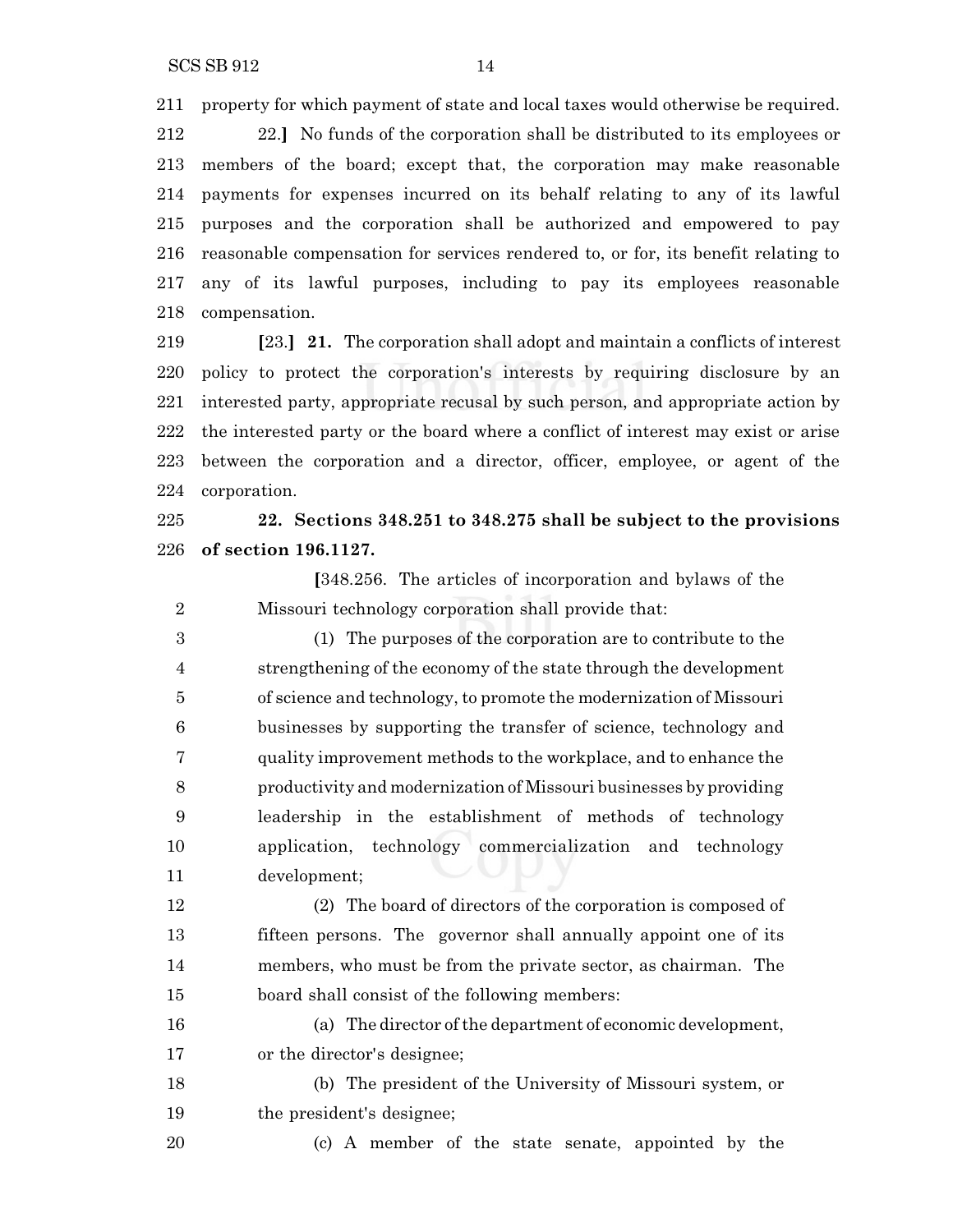21 president pro tem of the senate;

22 (d) A member of the house of representatives, appointed by 23 the speaker the house:

 (e) Eleven members appointed by the governor, two of which shall be from the public sector and nine members from the private sector who shall include, but shall not be limited to, individuals who represent technology-based businesses and industrial interests;

 (f) Each of the directors of the corporation who is appointed by the governor shall serve for a term of four years and until a successor is duly appointed; except that, of the directors serving on the corporation as of August 28, 1995, three directors shall be designated by the governor to serve a term of four years, three directors shall be designated to serve a term of three years, three directors shall be designated to serve a term of two years, and two directors shall be designated to serve a term of one year. Each director shall continue to serve until a successor is duly appointed by the governor;

 (3) The corporation may receive money from any source, may borrow money, may enter into contracts, and may expend money for any activities appropriate to its purpose;

 (4) The corporation may appoint staff and do all other things necessary or incidental to carrying out the functions listed in section 348.261;

 (5) Any changes in the articles of incorporation or bylaws must be approved by the governor;

 (6) The corporation shall submit an annual report to the governor and to the Missouri general assembly. The report shall be due on the first day of November for each year and shall include detailed information on the structure, operation and financial status of the corporation. The corporation shall conduct an annual public hearing to receive comments from interested parties regarding the report, and notice of the hearing shall be given at least fourteen days prior to the hearing; and

 (7) The corporation is subject to an annual audit by the state auditor and that the corporation shall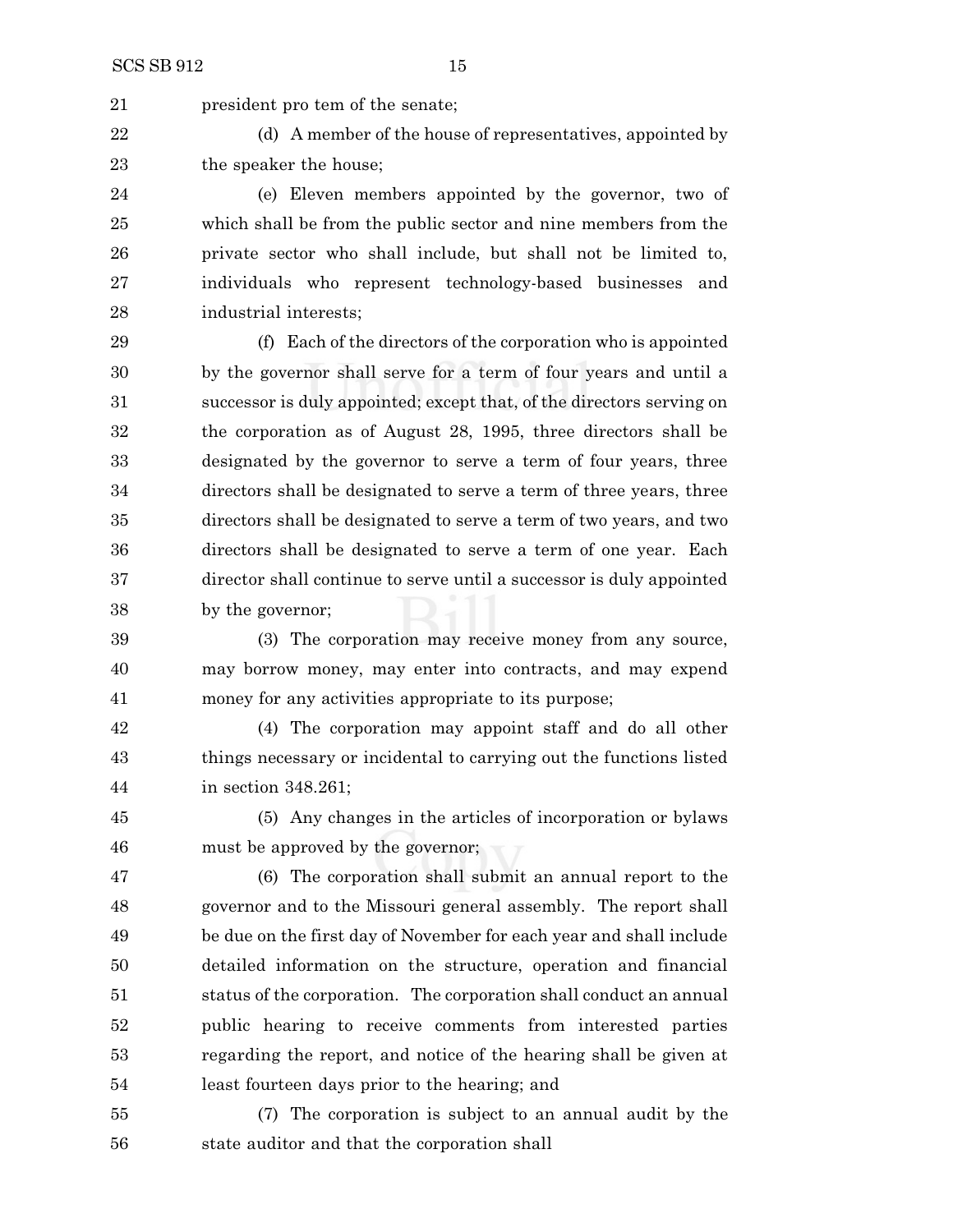bear the full cost of the audit.**]**

348.257. 1. **[**The board shall establish an executive committee of the corporation, to be composed of the chairperson, the vice chairperson, and the secretary of the corporation, and two additional directors. The chairperson of the corporation shall serve as the chairperson of the executive committee.

 2. The executive committee, in intervals between meetings of the board, may transact any business of the board that has been expressly delegated to the executive committee by the board. If so stipulated by the board, action delegated to the executive committee may be subject to subsequent ratification by the board; provided, however, that until ratified or rejected by the board, any action delegated to, and taken by, the executive committee between meetings of the board will be binding upon the corporation as if ratified, and may be relied upon by third parties.

 3. The board shall establish an audit committee of the corporation, to be composed of the chairperson of the corporation and four additional directors. The secretary of the corporation shall serve as the chairperson of the audit committee. The audit committee shall be responsible for oversight of the administration of the conflicts of interest policy, working with the president of the corporation to facilitate communications with the corporation's contract auditors, and such other responsibilities delegated to it by the board.

 4. The board shall establish and maintain a research alliance of Missouri to be comprised of the chief research officers, or their designee, of the state's leading research universities and a representative of other leading not-for-profit research institutes headquartered in Missouri. Members of the research alliance of Missouri shall be selected for such terms of membership under such terms and conditions as the board deems necessary and appropriate to advance the purposes of sections 348.250 to 348.275 and as comparable to other similar public sector bodies. The research alliance of Missouri shall elect a chairperson on an annual basis. The research alliance of Missouri shall prepare annual reports at the direction of the corporation that:

 (1) Evaluate the specific areas of Missouri's research strengths and weaknesses and outline current research priorities of the state;

 (2) Evaluate the ability of each member to realign their research and development resources, policies, and practices to seize emerging opportunities;

 (3) Evaluate and summarize the best national and international practices for technology commercialization of university research and describe efforts that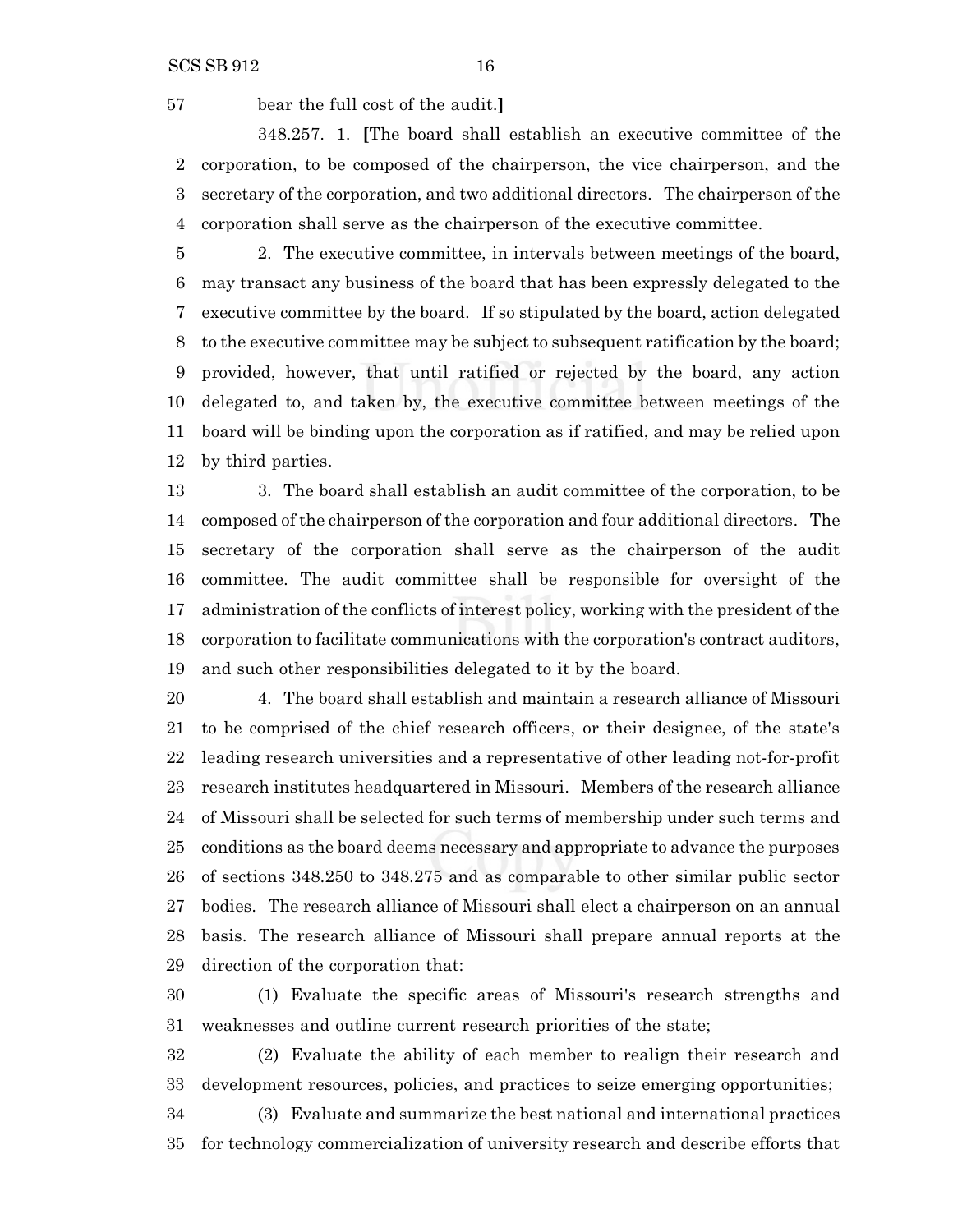each university member has undertaken to implement best practices, including a description of the specific outcomes university members have achieved in technology commercialization; and

 (4) Describe research collaborations by and between members and identify collaboration best practices that can or should be instituted in Missouri.

 5.**]** The board may establish **[**other**]** committees, both permanent and temporary, as it deems necessary. Such committees may include national strategic, scientific and/or commercialization advisory boards comprised of individuals of national or international prominence in science and innovation and/or the business and commercialization of science and innovation.

 **[**6.**] 2.** The board may establish rules, policies, and procedures for the selection and conduct of committees and advisory boards**[**, and the research alliance of Missouri**]**; provided, however, that the members of such committees and advisory boards agree to be bound by a conflict of interest policy consistent with the highest ethical standards that is suitable for such advisory roles and annually complete and certify to the board a disclosure and compliance certificate in accordance with such conflicts of interest policy.

348.261. 1. The corporation shall have all of the powers necessary or convenient to carry out the purposes and provisions of sections **[**348.250**] 348.251** to 348.275, including the powers as specified therein, and without limitation, the power to:

 (1) Establish a statewide business modernization network to assist Missouri businesses in identifying ways to enhance productivity and market competitiveness;

 (2) Identify scientific and technological problems and opportunities related to the economy of Missouri and formulate proposals to overcome those problems or realize those opportunities;

 (3) Identify specific areas where scientific research and technological investigation will contribute to the improvement of productivity of Missouri manufacturers and farmers;

 (4) Determine specific areas in which financial investment in scientific and technological research and development from private businesses located in Missouri could be enhanced or increased if state resources were made available to assist in financing activities;

 (5) Assist in establishing cooperative associations of universities in Missouri and of private enterprises for the purpose of coordinating research and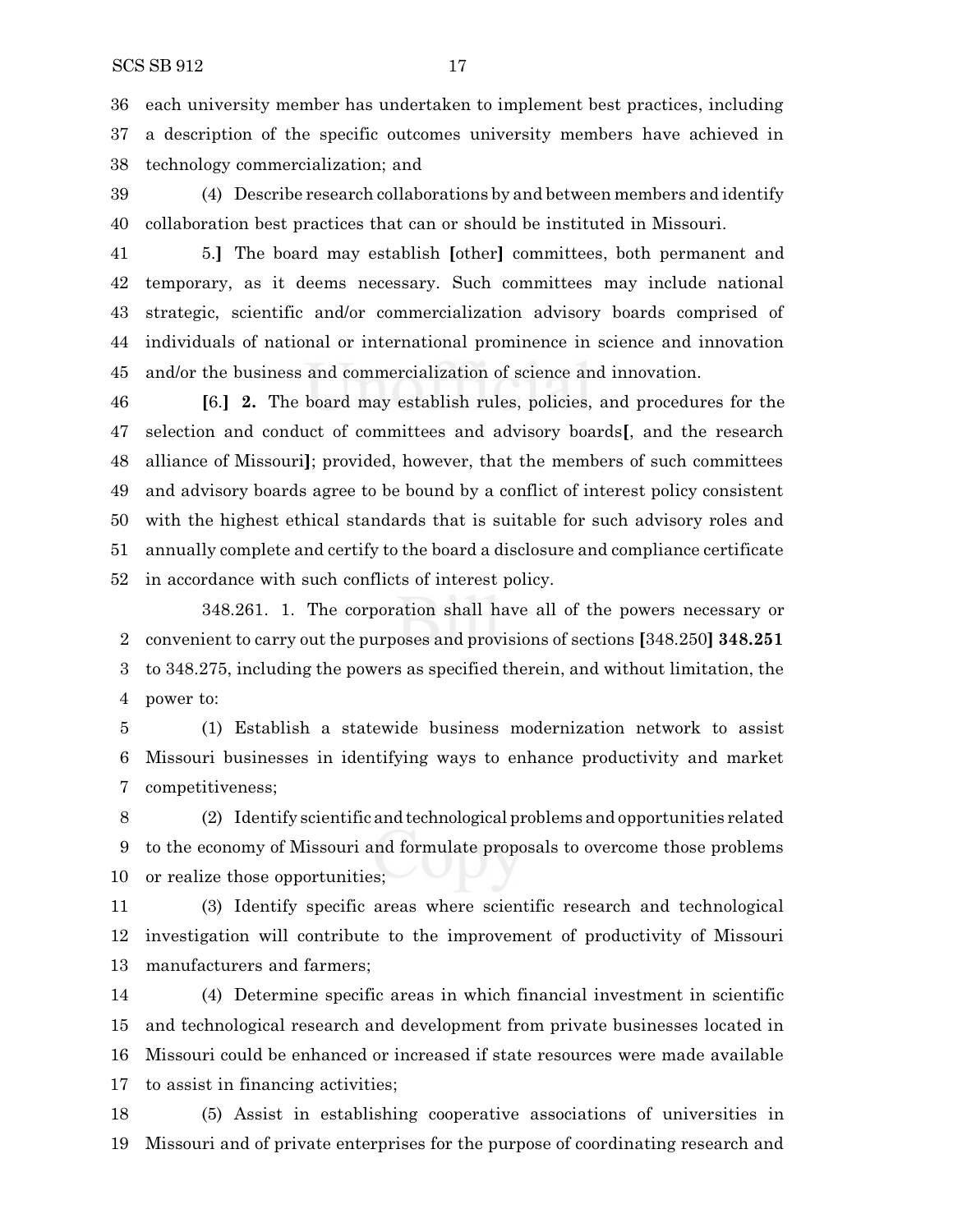development programs that will, consistent with the primary educational function of the universities, aid in the creation of new jobs in Missouri;

 (6) Assist in financing the establishment and continued development of technology-intensive businesses in Missouri;

 (7) Advise universities of the research needs of Missouri business and improve the exchange of scientific and technological information for the mutual benefit of universities and private business;

 (8) Coordinate programs established by universities to provide Missouri businesses with scientific and technological information;

 (9) Establish programs in scientific education which will support the accelerated development of technology-intensive businesses in Missouri;

 (10) Provide financial assistance through contracts, grants and loans to programs of scientific and technological research and development;

 (11) Determine how public universities can increase income derived from the sale or licensure of products or processes having commercial value that are developed as a result of university sponsored research programs;

 (12) Contract with innovation centers, as established in section 348.271, small business development corporations, as established in sections 620.1000 to 620.1007, centers for advanced technology, as established in section 348.272, and other entities or organizations for the provision of technology application, technology commercialization and technology development services;

 (13) Make direct seed capital or venture capital investments in Missouri business investment funds or businesses that demonstrate the promise of growth and job creation. Investments from the corporation may be in the form of debt or equity in the respective businesses;

 (14) Make and execute contracts, guarantees, or any other instruments and agreements necessary or convenient for the exercise of its powers and functions;

 (15) Contract for and to accept any gifts, grants, and loans of funds, property, or any other aid in any form from the federal government, the state, any state agency, or any other source, or any combination thereof, and to comply with the provisions of the terms and conditions thereof;

 (16) Procure such insurance, participate in such insurance plans, or provide such self insurance or both as it deems necessary or convenient; provided, however, the purchase of insurance, participation in an insurance plan, or creation of a self-insurance fund by the corporation shall not be deemed as a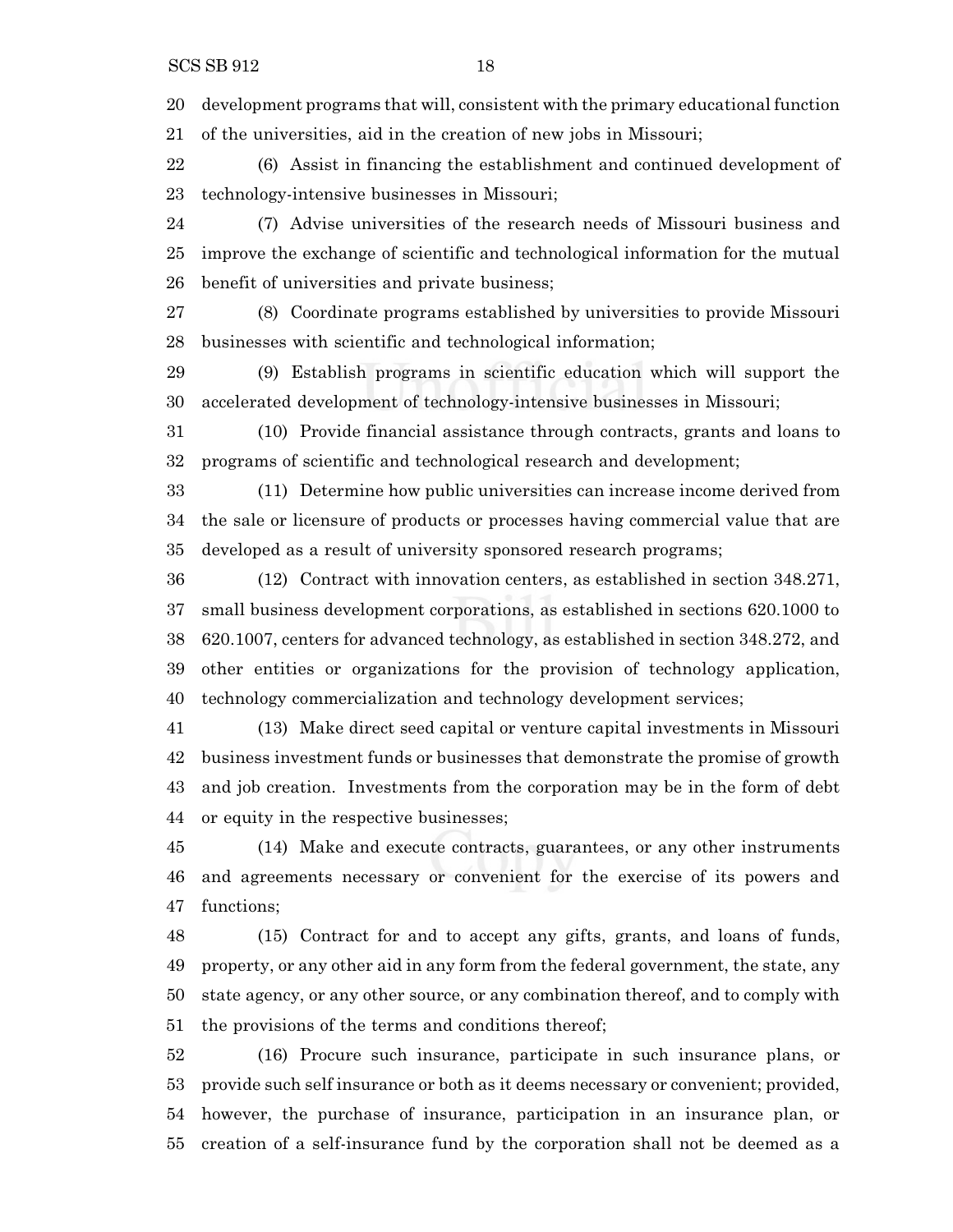waiver or relinquishment of any sovereign immunity to which the corporation or its officers, directors, employees, or agents are otherwise entitled;

 (17) Partner with universities or other research institutions in Missouri to attract and recruit world-class science and innovation talent to Missouri;

 (18) Expend any and all funds from the Missouri **[**science and innovation reinvestment**] technology investment** fund and all other assets and resources of the corporation for the exclusive purpose of fulfilling any purpose, power, or duty of the corporation under sections **[**348.250**] 348.251** to 348.275, including but not limited to implementing the powers, purposes, and duties of the corporation as enumerated in this section;

 (19) Participate in joint ventures and collaborate with any taxpayer, governmental body or agency, insurer, university, or college of the state, or any other entity to facilitate any activities or programs consistent with the purpose and intent of sections **[**348.250**] 348.251** to 348.275; and

 (20) In carrying out any activities authorized by sections **[**348.250**] 348.251** to 348.275,the corporation provides appropriate assistance, including the making of investments, grants, and loans, and providing time of employees, to any taxpayer, governmental body**[**,**]** or agency, insurer, university, or college of the state, or any other entity, whether or not any such taxpayer, governmental body or agency, insurer, university, or college of the state, or any other entity, is owned or controlled in whole or in part, directly or indirectly, by the corporation.

 2. The corporation shall endeavor to maximize the amount of leveraging of nonstate resources, including public and private, cash and in-kind, attained with its investments, grants, loans, or other forms of support. In the case of investments, grants, loans, or other forms of support that emphasize or are specifically intended to impact a particular Missouri county, municipality, or other geographic subdivision of the state, or are otherwise local in nature, the corporation shall give consideration and weight to local matching funds and other matching resources, public and private.

 3. Except as expressly provided in sections **[**348.250**] 348.251** to 348.275, all moneys earned or received by the corporation, including all funds derived from the commercialization of science and innovation products, methods, services, and technology by the corporation, or any affiliate or subsidiary thereof, or from the Missouri **[**science and innovation reinvestment**] technology investment** fund, shall belong exclusively to and be subject to the exclusive control of the corporation.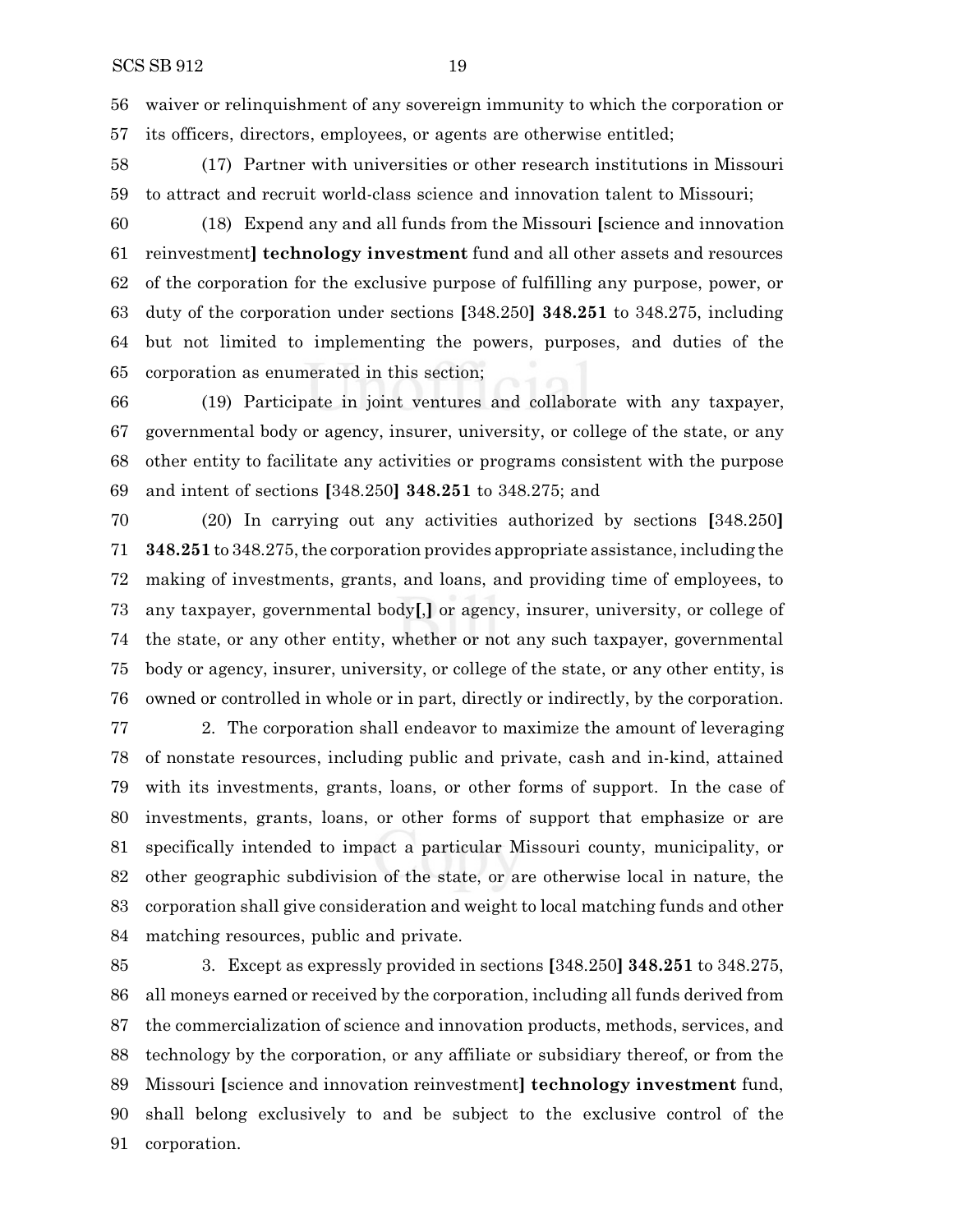4. The corporation shall have all the powers of a not-for-profit corporation established under Missouri law.

 5. The corporation shall assume all moneys, property, or other assets remaining with the Missouri seed capital investment board, established in section 620.641. All powers, duties, and functions performed by the Missouri seed capital investment board shall be transferred to the Missouri technology corporation.

6. The corporation shall not be subject to the provisions of chapter 34.

 7. At least ten days prior to releasing funds to a recipient of financial assistance pursuant to the powers established in this section, the corporation shall submit to the president pro tem of the senate and the speaker of the house of representatives the name of the recipient of such assistance, and post such information on the corporation's website.

**[**348.261. The corporation, after being certified by the governor as provided by section 348.251, may:

 (1) Establish a statewide business modernization network to assist Missouri businesses in identifying ways to enhance productivity and market competitiveness;

 (2) Identify scientific and technological problems and opportunities related to the economy of Missouri and formulate proposals to overcome those problems or realize those opportunities;

 (3) Identify specific areas where scientific research and technological investigation will contribute to the improvement of productivity of Missouri manufacturers and farmers;

 (4) Determine specific areas in which financial investment in scientific and technological research and development from private businesses located in Missouri could be enhanced or increased if state resources were made available to assist in financing activities;

 (5) Assist in establishing cooperative associations of universities in Missouri and of private enterprises for the purpose of coordinating research and development programs that will, consistent with the primary educational function of the universities, aid in the creation of new jobs in Missouri;

 (6) Assist in financing the establishment and continued development of technology-intensive businesses in Missouri;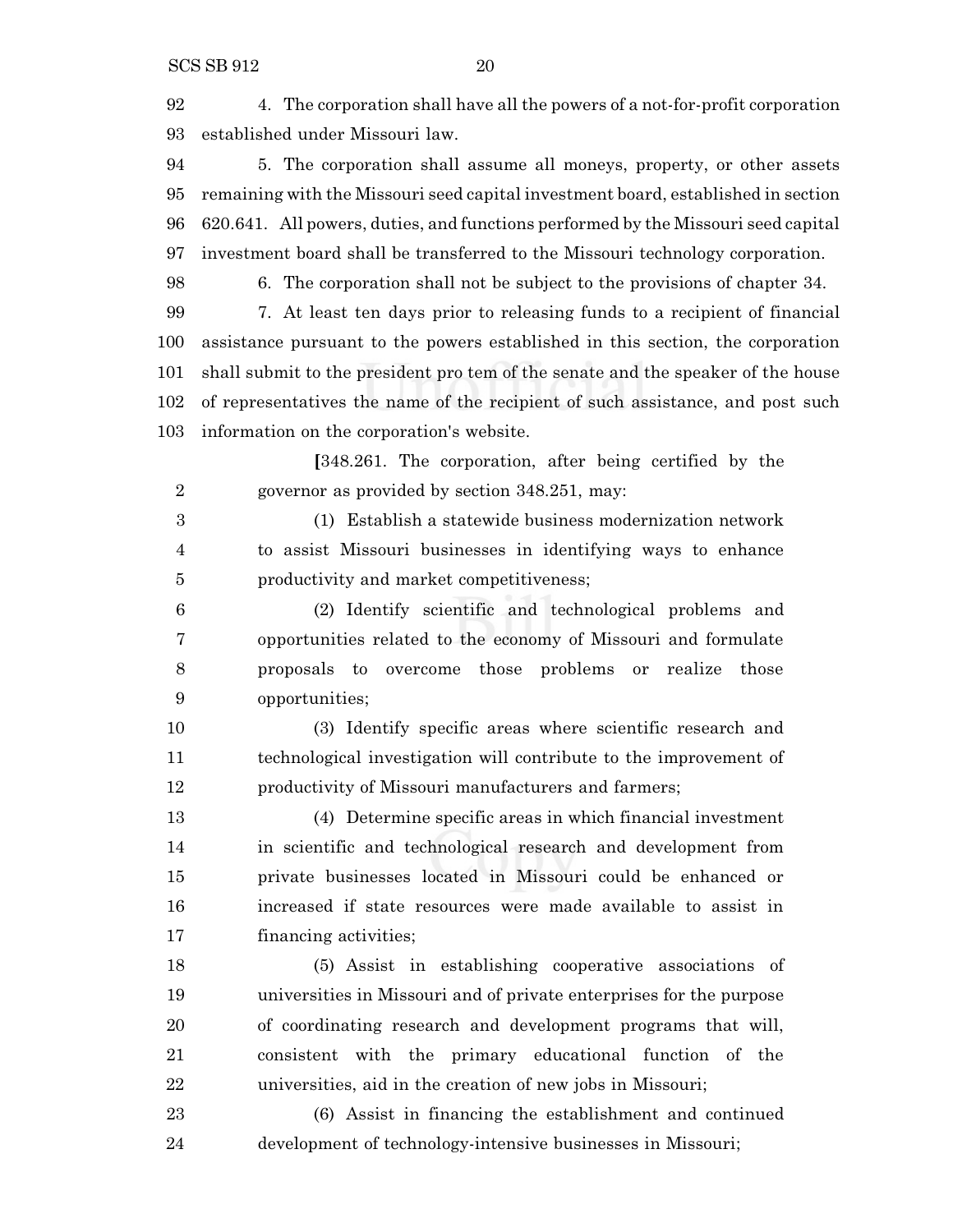(7) Advise universities of the research needs of Missouri business and improve the exchange of scientific and technological information for the mutual benefit of universities and private business;

 (8) Coordinate programs established by universities to provide Missouri businesses with scientific and technological information;

 (9) Establish programs in scientific education which will support the accelerated development of technology-intensive businesses in Missouri;

 (10) Provide financial assistance through contracts, grants and loans to programs of scientific and technological research and development;

 (11) Determine how public universities can increase income derived from the sale or licensure of products or processes having commercial value that are developed as a result of university sponsored research programs;

 (12) Contract with innovation centers, as established in section 348.271, small business development corporations, as established in sections 620.1000 to 620.1007, centers for advanced technology, as established in section 348.272, and other entities or organizations for the provision oftechnology application,technology commercialization and technology development services. Such contracting procedures shall not be subject to the provisions of chapter 34; and

 (13) Make direct seed capital or venture capital investments in Missouri business investment funds or businesses which demonstrate the promise of growth and job creation. Investments from the corporation may be in the form of debt or equity in the respective

businesses.**]**

348.262. In order to assist the corporation in achieving the objectives identified in section 348.261, the department of economic development may contract with the corporation for activities consistent with the corporation's purpose, as specified in sections **[**348.250**] 348.251** to 348.275. When contracting with the corporation under the provisions of this section, the department of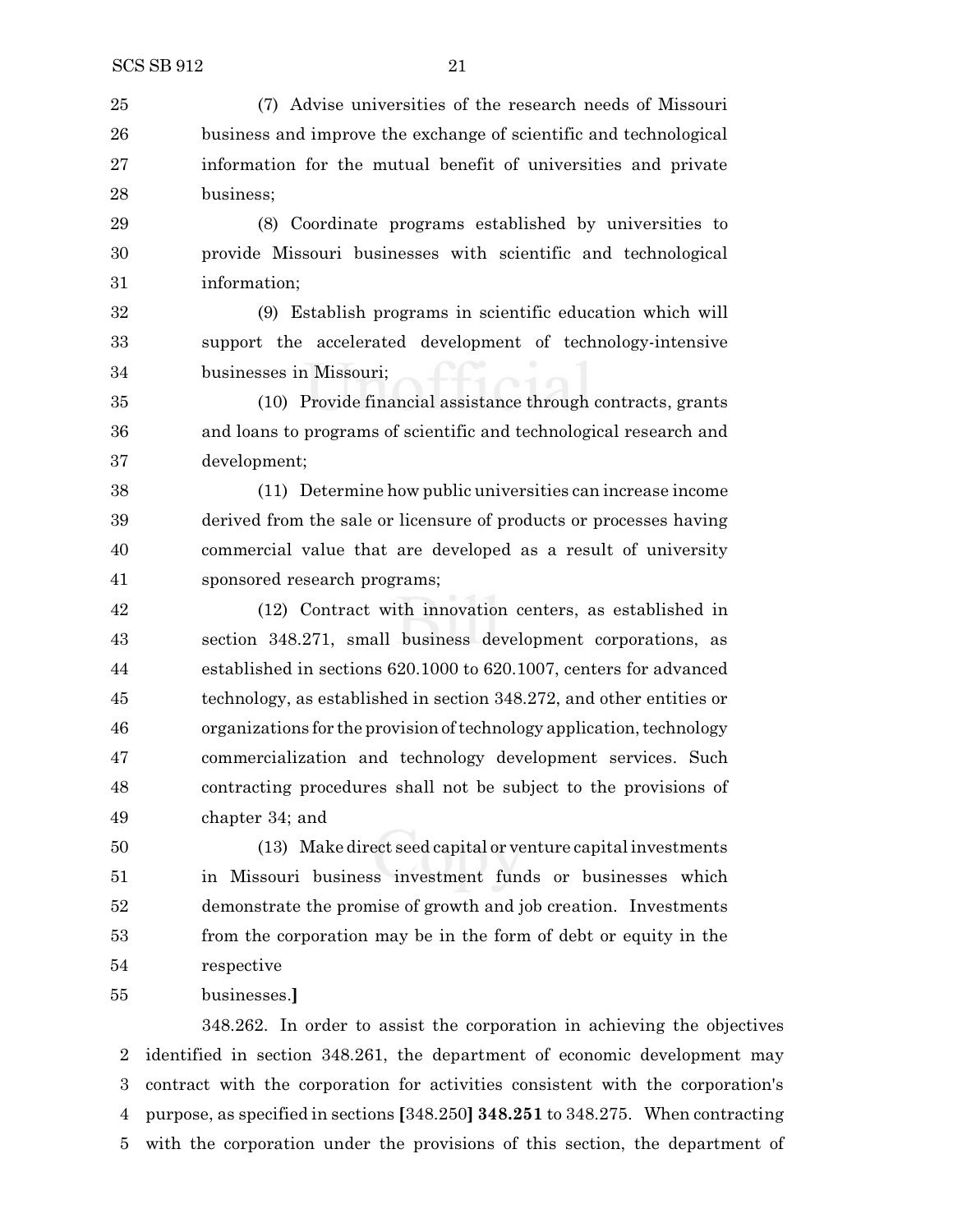economic development may directly enter into agreements with the corporation and shall not be bound by the provisions of chapter 34.

**[**348.262. In order to assist the corporation in achieving the objectives identified in section 348.261, the department of economic development may contract with the corporation for activities consistent with the corporation's purpose, as specified in section 348.256. When contracting with the corporation under the provisions of this section, the department of economic development may directly enter into agreements with the corporation and shall

not be bound by the provisions of chapter 34.**]**

348.263. 1. Except as otherwise provided in sections **[**348.250**] 348.251** to 348.275, the corporation shall be subject to requirements applicable to governmental bodies and records contained in sections 610.010 to 610.225.

 2. In addition to the exceptions available under sections 610.010 to 610.225, the records of the corporation shall not be subject to the provisions of sections 610.010 to 610.225, when, upon determination by the corporation, the disclosure of the information in the records would be harmful to the competitive position of the corporation and such records contain:

 (1) Proprietary information gathered by, or in the possession of, the corporation from third parties pursuant to a promise of confidentiality;

 (2) Contract cost estimates prepared for confidential use in awarding contracts for research, development, construction, renovation, commercialization, or the purchase of goods or services;

 (3) Data, records, or information of a proprietary nature produced or collected by, or for, the corporation, its employees, officers, or members of its board;

 (4) Third-party financial statements, records, and related data not publicly available that may be shared with the corporation;

 (5) Consulting or other reports paid for by the corporation to assist the corporation in connection with its strategic planning and goals; or

 (6) The determination of marketing and operational strategies where disclosure of such strategies would be harmful to the competitive position of the corporation.

 3. In addition to the exceptions available under sections 610.010 to 610.225, the corporation, including the board**[**, executive committee, audit committee, and research alliance of Missouri, or**] and** other **[**such**]** committees or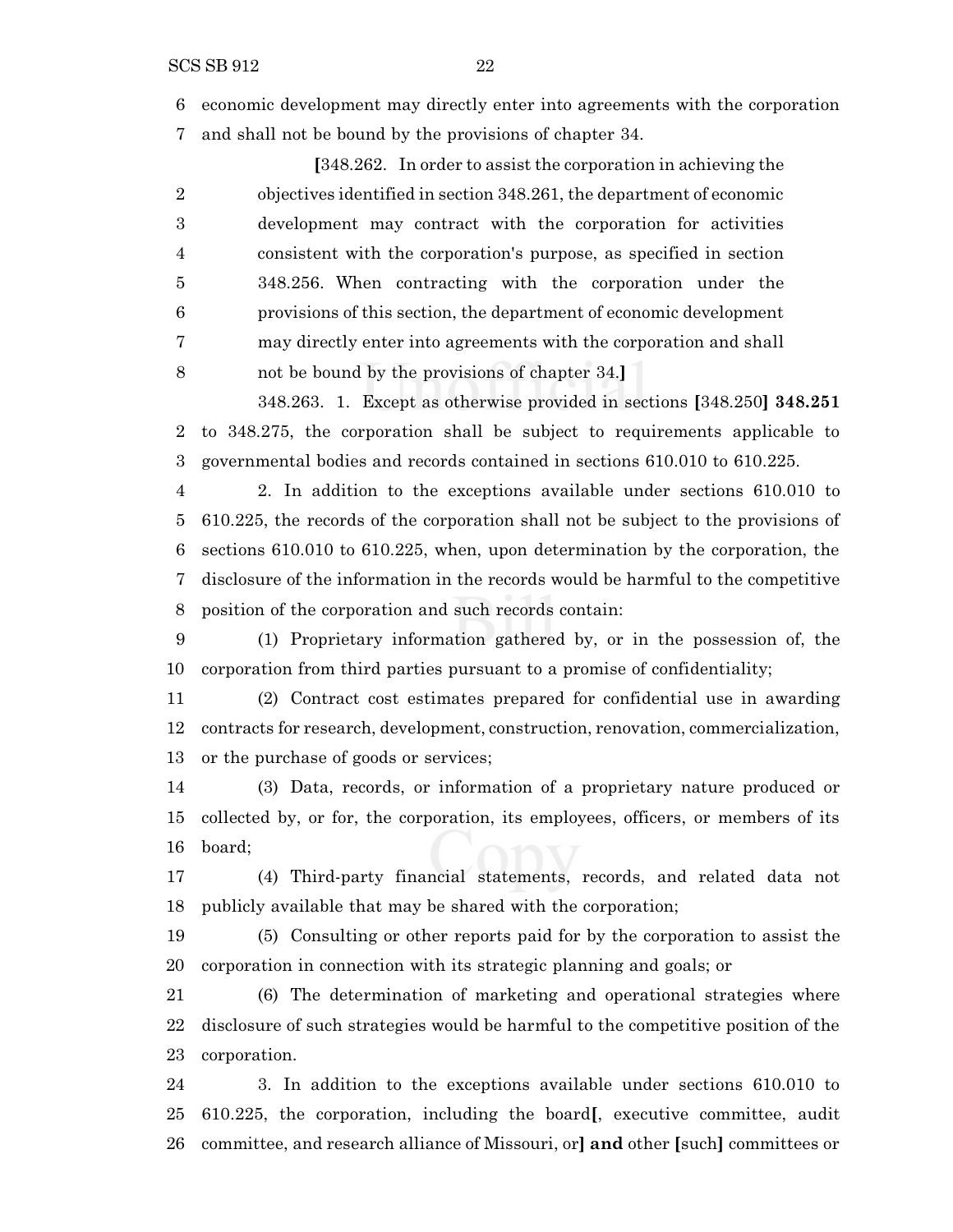boards that the corporation may authorize from time to time, may discuss, consider, and take action on any of the following in closed session, when upon determination by the corporation, including as appropriate the board**[**, executive committee, audit committee, and research alliance of Missouri, or other such**] and other** committees or boards that the corporation may authorize from time to time, disclosure of such items would be harmful to the competitive position of the corporation:

 (1) Plans that could affect the value of property, real or personal, owned, or desirable for ownership by the corporation;

 (2) The condition, acquisition, use, or disposition of real or personal property; or

 (3) Contracts for applied research; basic research; science and innovation product development, manufacturing, or commercialization; construction and renovation of science and innovation facilities; or marketing or operational strategies.

**[**348.263. 1. The Missouri business modernization and technology corporation shall replace the corporation for science and technology. All moneys, property or any other assets remaining with the corporation for science and technology after all obligations are satisfied on August 28, 1993, shall be transferred to the Missouri business modernization and technology corporation. All powers, duties and functions performed by the Missouri corporation of science and technology on August 28, 1993, shall be transferred to the Missouri business modernization and technology corporation.

 2. The Missouri technology corporation shall replace the Missouri business modernization and technology corporation. All moneys, property or any other assets remaining with the Missouri business modernization and technology corporation after all obligations are satisfied on August 28, 1994, shall be transferred to the Missouri technology corporation. All powers, duties and functions performed by the Missouri business modernization and technology corporation on August 28, 1994, shall be transferred to the Missouri technology corporation.**]**

348.264. There is hereby established in the state treasury a special fund to be known as the "Missouri **[**Science and Innovation Reinvestment**] Technology Investment** Fund", **[**previously established as the Missouri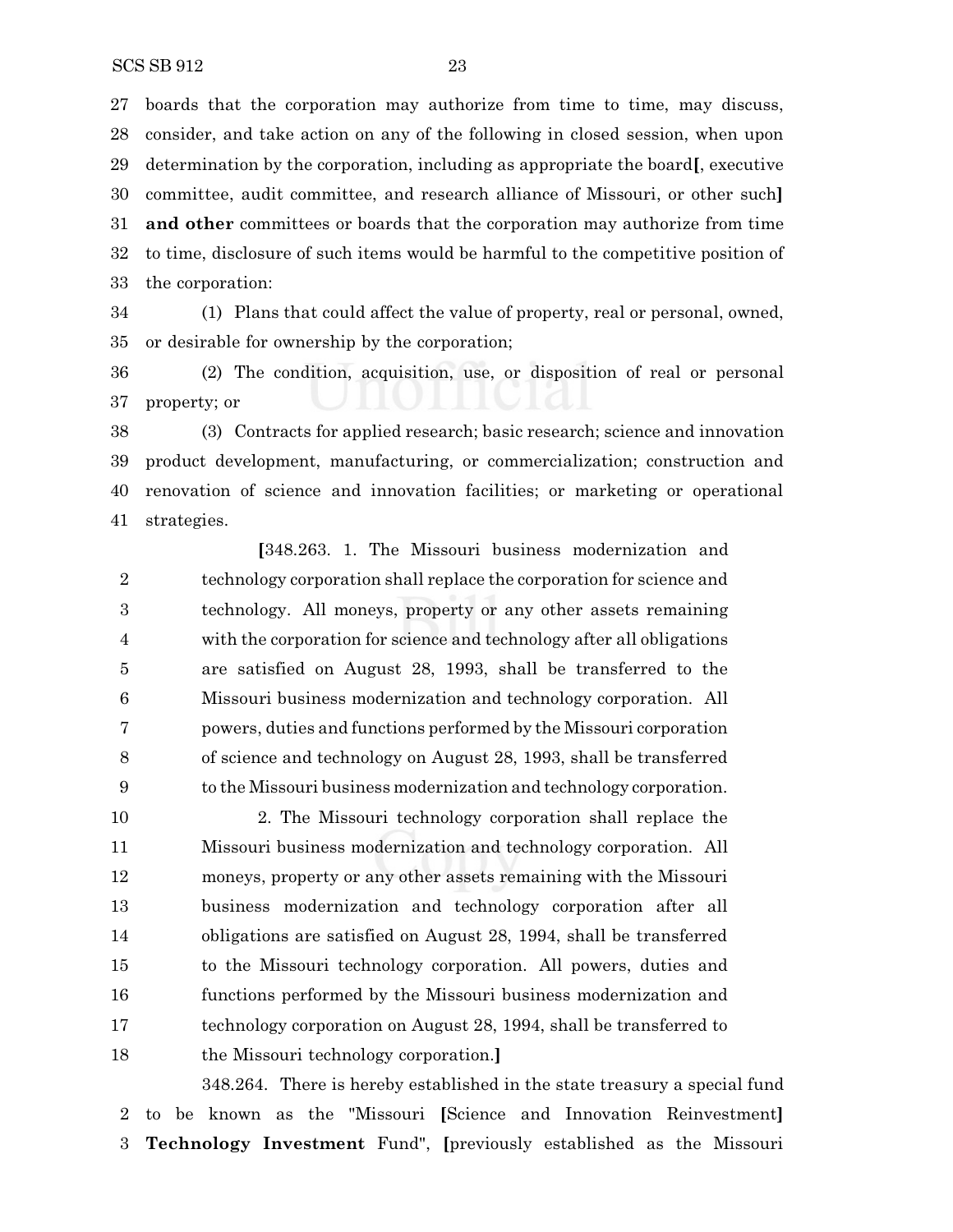SCS SB 912 24

 technology investment fund in this section**]**, which shall consist of all moneys which may be appropriated to it by the general assembly **[**based on the applicable percentage of the amount by which science and innovation employees' gross wages for the year exceeds the base year gross wages pursuant to section 348.265, other funds appropriated to it by the general assembly**]**, and also any gifts, contributions, grants or bequests received from federal, private or other sources. Money in the Missouri **[**science and innovation reinvestment**] technology investment** fund shall be used to carry out the provisions of sections **[**348.250**] 348.251** to 348.275. Moneys for business modernization programs, technology application programs, technology commercialization programs and technology development programs established pursuant to the provisions of sections **[**348.250**] 348.251** to 348.275 shall be available from appropriations made by the general assembly from the Missouri **[**science and innovation reinvestment**] technology investment** fund. Any moneys remaining in the Missouri **[**science and innovation reinvestment**] technology investment** fund at the end of any fiscal year shall not lapse to the general revenue fund, as provided in section 33.080, but shall remain in the Missouri **[**science and innovation reinvestment**] technology investment** fund.

**[**348.264. 1. There is hereby established in the state treasury a special fund to be known as the "Missouri Technology Investment Fund", which shall consist of all moneys which may be appropriated to it by the general assembly, and also any gifts, contributions, grants or bequests received from federal, private or other sources. Such moneys shall include federal funds which may be received from the National Institute for Science and Technology, the Small Business Administration and the Department of Defense through its Technology Reinvestment Program. Money in the Missouri technology investment program shall be used to carry out the provisions of sections 348.251 to 348.275. Moneys for business modernization programs, technology application programs, technology commercialization programs and technology development programs established pursuant to the provisions of sections 348.251 to 348.275 shall be available from appropriations made by the general assembly from the Missouri technology investment fund. Any moneys remaining in the Missouri technology investment fund at the end of any fiscal year shall not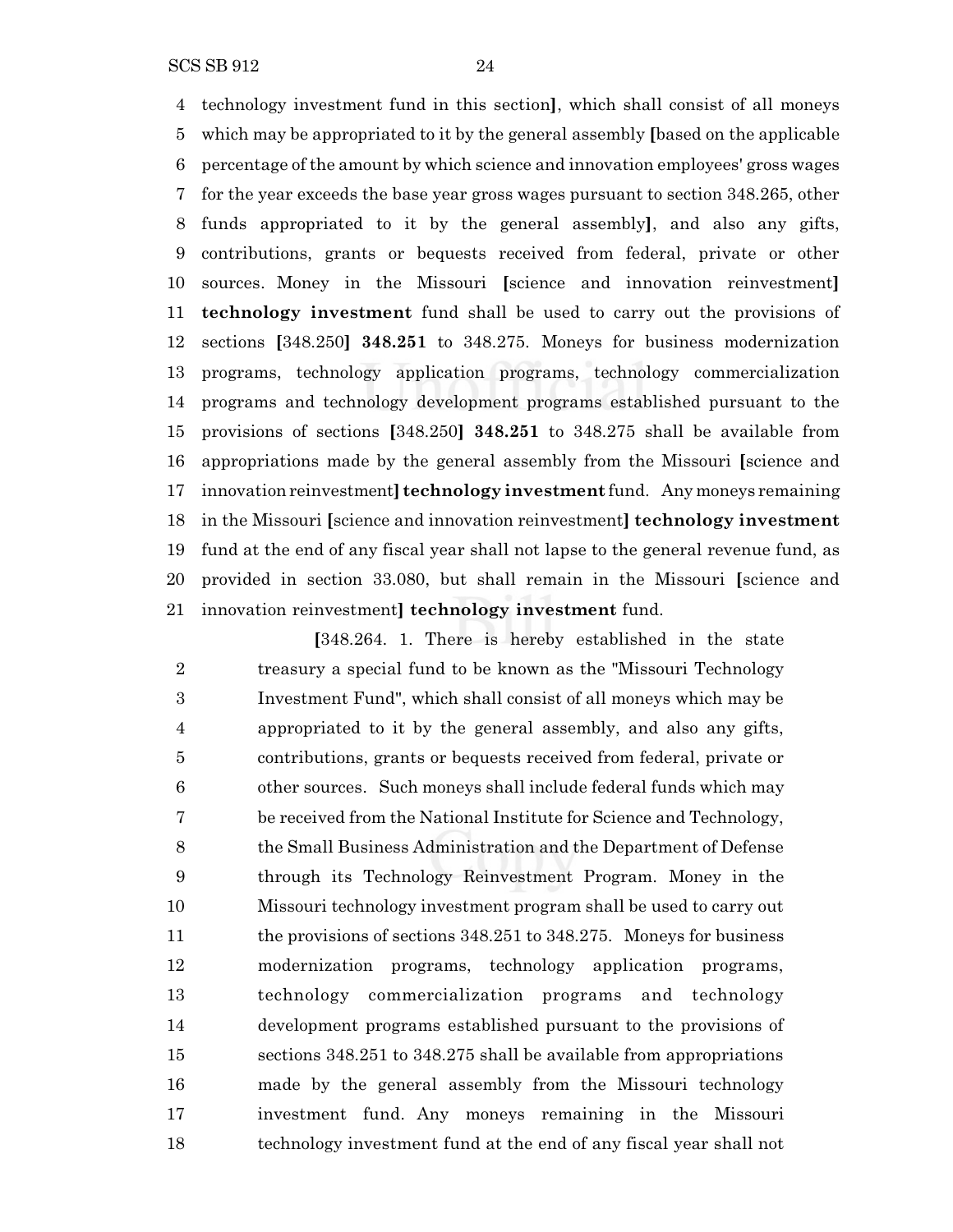lapse to the general revenue fund, as provided in section 33.080, but shall remain in the Missouri technology investment fund.

 2. Notwithstanding the provisions of sections 173.500 to 173.565, the Missouri technology investment fund shall be utilized to fund projects which would previously have been funded through the higher education applied projects fund.**]**

348.265. 1. **[**As soon as practicable after February 3, 2012, the director of the department of economic development, with the assistance of the director of the department of revenue, shall establish the base year gross wages and report the amount of the base year gross wages to the president and board of the corporation, the governor, and the general assembly. Within one hundred eighty days after the end of each fiscal year beginning with the fiscal year ending June 30, 2011, and for each subsequent fiscal year prior to the end of the last funding year, the director of economic development, with the assistance of the director of the department of revenue, shall determine and report to the president and board of the corporation, governor, and general assembly the amount by which aggregate science and innovation employees' gross wages for the fiscal year exceeds the base year gross wages. The director of economic development and the director of the department of revenue may consider any verifiable evidence, including but not limited to the NAICS codes assigned or recorded by the United States Department of Labor for companies with employees in the state, when determining which organizations should be classified as science and innovation companies.

 2. Notwithstanding section 23.250 to the contrary, for each of the twenty-five funding years, beginning July 1, 2012, subject to appropriation, the director of revenue shall transfer to the Missouri science and innovation reinvestment fund an amount not to exceed an amount equal to the product of the applicable percentage multiplied by an amount equal to the increase in aggregate science and innovation employees' gross wages for the prior fiscal year, over the base year gross wages. The director of revenue may make estimated payments to the Missouri science and innovation reinvestment fund more frequently based on estimates provided by the director of revenue and reconciled annually.

 3. Local political subdivisions may contribute to the Missouri science and innovation reinvestment fund through a grant, contract, or loan by dedicating a portion of any sales tax or property tax increase resulting from increases in science and innovation company economic activity occurring after February 3,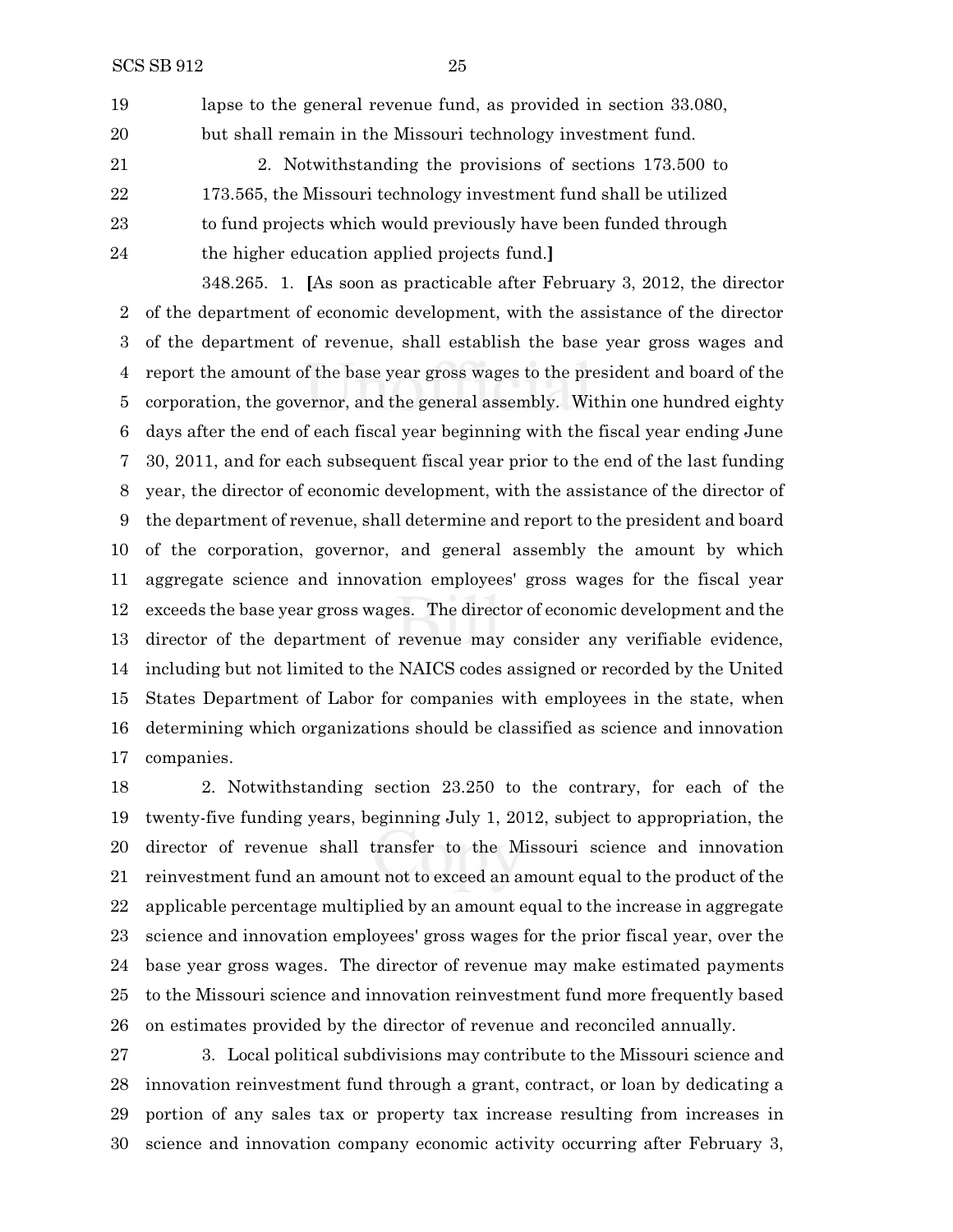SCS SB 912 26

 2012, or other such taxes or fees as such local political subdivisions may establish.**] For all taxable years beginning on or after January 1, 2014, any taxpayer shall be allowed a credit against the taxes otherwise due under chapter 147, 148, or 143, excluding withholding tax imposed by sections 143.191 to 143.265, in an amount equal to fifty percent of the amount of an eligible donation, subject to the restrictions in this section. The amount of the tax credit claimed shall not exceed the amount of the taxpayer's state income tax liability in the tax year for which the credit is claimed. Any amount of credit that the taxpayer is prohibited by this section from claiming in a tax year shall not be**

 **subsequent taxable years. 2. To claim the credit authorized in this section, the corporation shall submit to the department an application for the tax credit authorized by this section on behalf of taxpayers. The department shall verify that the corporation has submitted the following items**

**refundable, but may be carried forward to any of the taxpayer's four**

**accurately and completely:**

 **(1) A valid application in the form and format required by the department;**

 **(2) A statement attesting to the eligible donation received, which shall include the name and taxpayer identification number of the individual making the eligible donation, the amount of the eligible donation, and the date the eligible donation was received by the corporation; and**

 **(3) Payment from the corporation equal to the value of the tax credit for which application is made. If the corporation's application meets all criteria required by this subsection, the department shall issue a certificate in the appropriate amount.**

 **3. Tax credits issued under this section may be assigned, transferred, sold, or otherwise conveyed, and the new owner of the tax credit shall have the same rights in the credit as the taxpayer. Whenever a certificate is assigned, transferred, sold, or otherwise conveyed, a notarized endorsement shall be filed with the department specifying the name and address of the new owner of the tax credit or the value of the credit.**

 4. Funding generated by the provisions of this section shall be expended by the corporation to further its purposes as specified in section 348.256.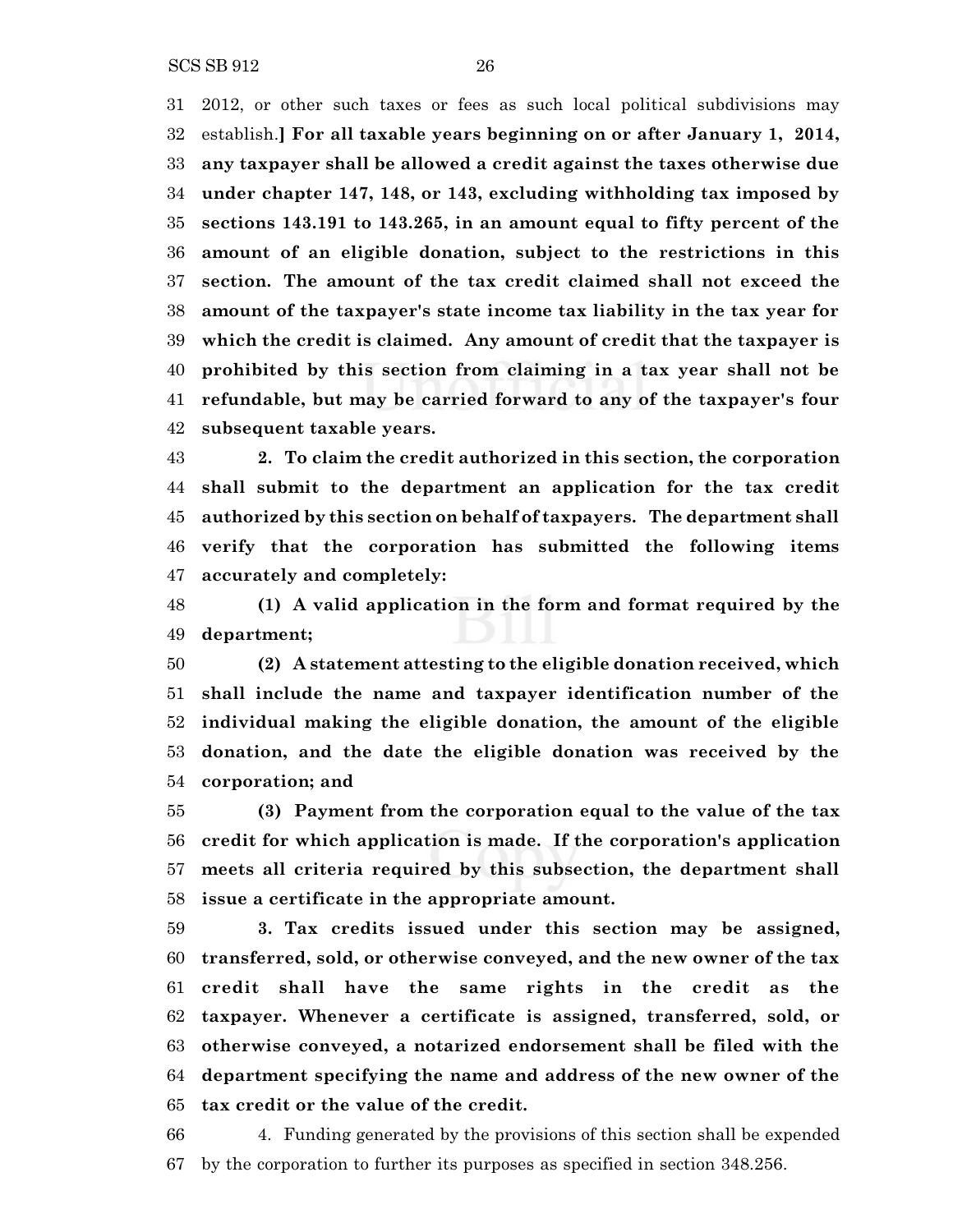5. Upon enactment of this section, the corporation shall prepare a strategic plan for the use of the funding to be generated by the provisions of this section, and may consult with science and innovation partners, including but not limited to **[**the research alliance of Missouri, as established in section 348.257;**]** the life sciences research board established in section 196.1103; and the innovation centers or centers for advanced technology, as established in section 348.272. The corporation shall make a draft strategic plan available for public comment prior to publication of the final strategic plan.

 **6. The department may promulgate rules to implement the provisions of this section. Any rule or portion of a rule, as that term is defined in section 536.010 that is created under the authority delegated in this section shall become effective only if it complies with and is subject to all of the provisions of chapter 536, and, if applicable, section 536.028. This section and chapter 536 are nonseverable and if any of the powers vested with the general assembly pursuant to chapter 536, to review, to delay the effective date, or to disapprove and annul a rule are subsequently held unconstitutional, then the grant of rulemaking authority and any rule proposed or adopted after August 28, 2014, shall be invalid and void.**

**7. Under section 23.253 of the Missouri sunset act:**

 **(1) The program authorized under this section shall expire six years after the effective date of this act unless reauthorized by an act of the general assembly; and**

 **(2) If such program is reauthorized, the program authorized under this section shall automatically sunset twelve years after the effective date of this section; and**

 **(3) This section shall terminate on September first of the calendar year immediately following the calendar year in which the program authorized under this section is sunset.**

348.300. As used in sections 348.300 to 348.318, the following terms mean:

 (1) "Commercial activity located in Missouri", any research, development, prototype fabrication, and subsequent precommercialization activity, or any activity related thereto, conducted in Missouri for the purpose of producing a service or a product or process for manufacture, assembly or sale or developing a service based on such a product or process by any person, corporation,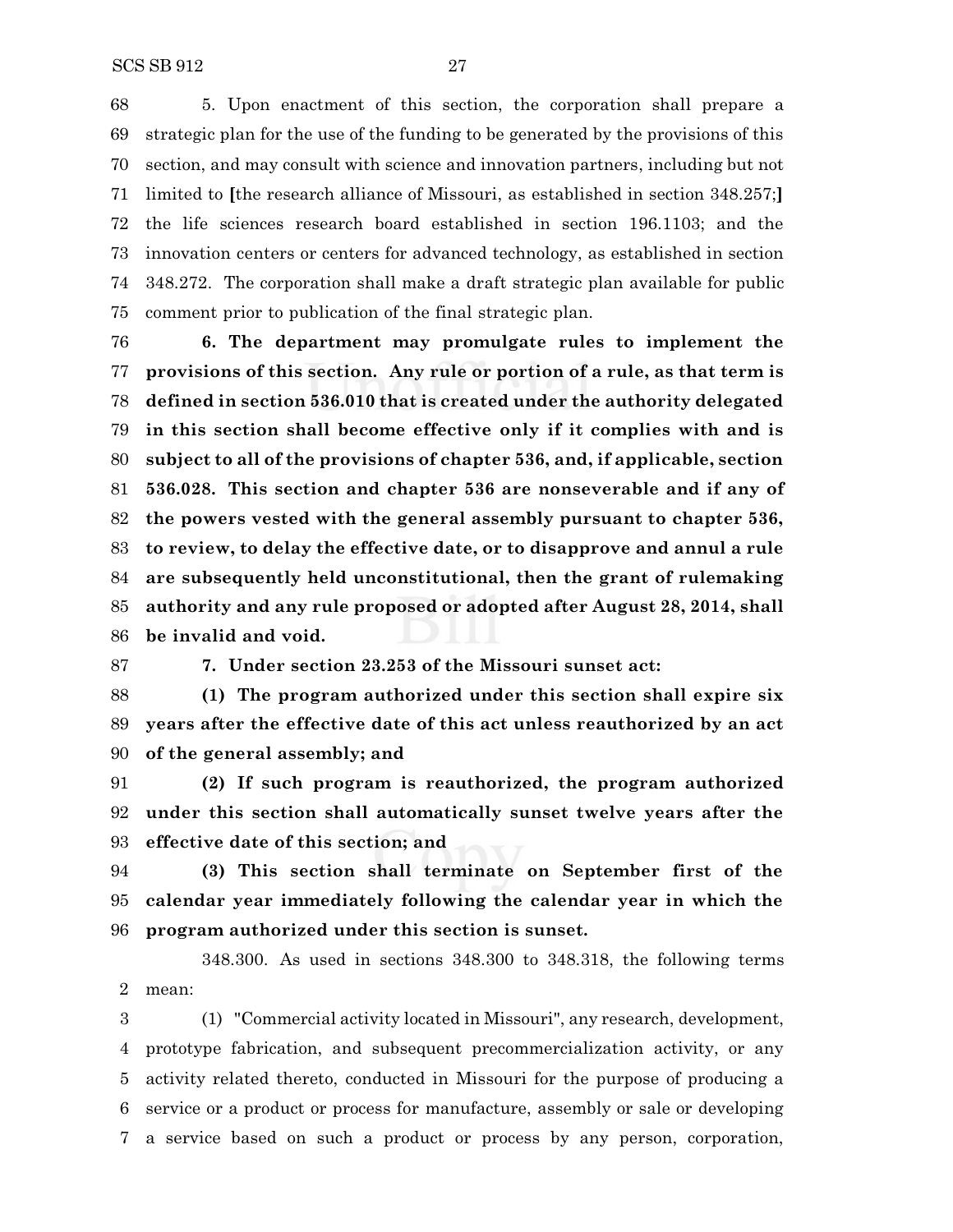8 partnership, joint venture, unincorporated association, trust or other organization

 doing business in Missouri. Subsequent to January 1, 1999, a commercial activity located in Missouri shall mean only such activity that is located within a distressed community, as defined in section 135.530;

 (2) "Follow-up capital", capital provided to a commercial activity located in Missouri in which a qualified fund has previously invested seed capital or start-up capital and which does not exceed ten times the amount of such seed and start-up capital;

 (3) "Person", any individual, corporation, partnership, or other entity, including any charitable corporation which is exempt from federal income tax and whose Missouri unrelated business taxable income, if any, would be subject to the state income tax imposed under chapter 143;

(4) "Qualified contribution", cash contribution to a qualified fund;

 (5) "Qualified economic development organization", any corporation organized under the provisions of chapter 355 which has as of January 1, 1991, obtained a contract with the department of economic development to operate an innovation center to promote, assist and coordinate the research and development of new services, products or processes in the state of Missouri; and the Missouri technology corporation organized pursuant to the provisions of sections **[**348.250**] 348.251** to 348.275;

 (6) "Qualified fund", any corporation, partnership, joint venture, 29 unincorporated association, trust or other organization which is established under the laws of Missouri after December 31, 1985, which meets all of the following requirements established by this subdivision. The fund shall have as its sole purpose and business the making of investments, of which at least ninety percent of the dollars invested shall be qualified investments. The fund shall enter into a contract with one or more qualified economic development organizations which shall entitle the qualified economic development organizations to receive not less than ten percent of all distributions of equity and dividends or other earnings of the fund. Such contracts shall require the qualified fund to transfer to the Missouri technology corporation organized pursuant to the provisions of sections **[**348.250**] 348.251** to 348.275 this interest and make corresponding distributions thereto in the event the qualified economic development organization holding such interest is dissolved or ceases to do business for a period of one year or more;

(7) "Qualified investment", any investment of seed capital, start-up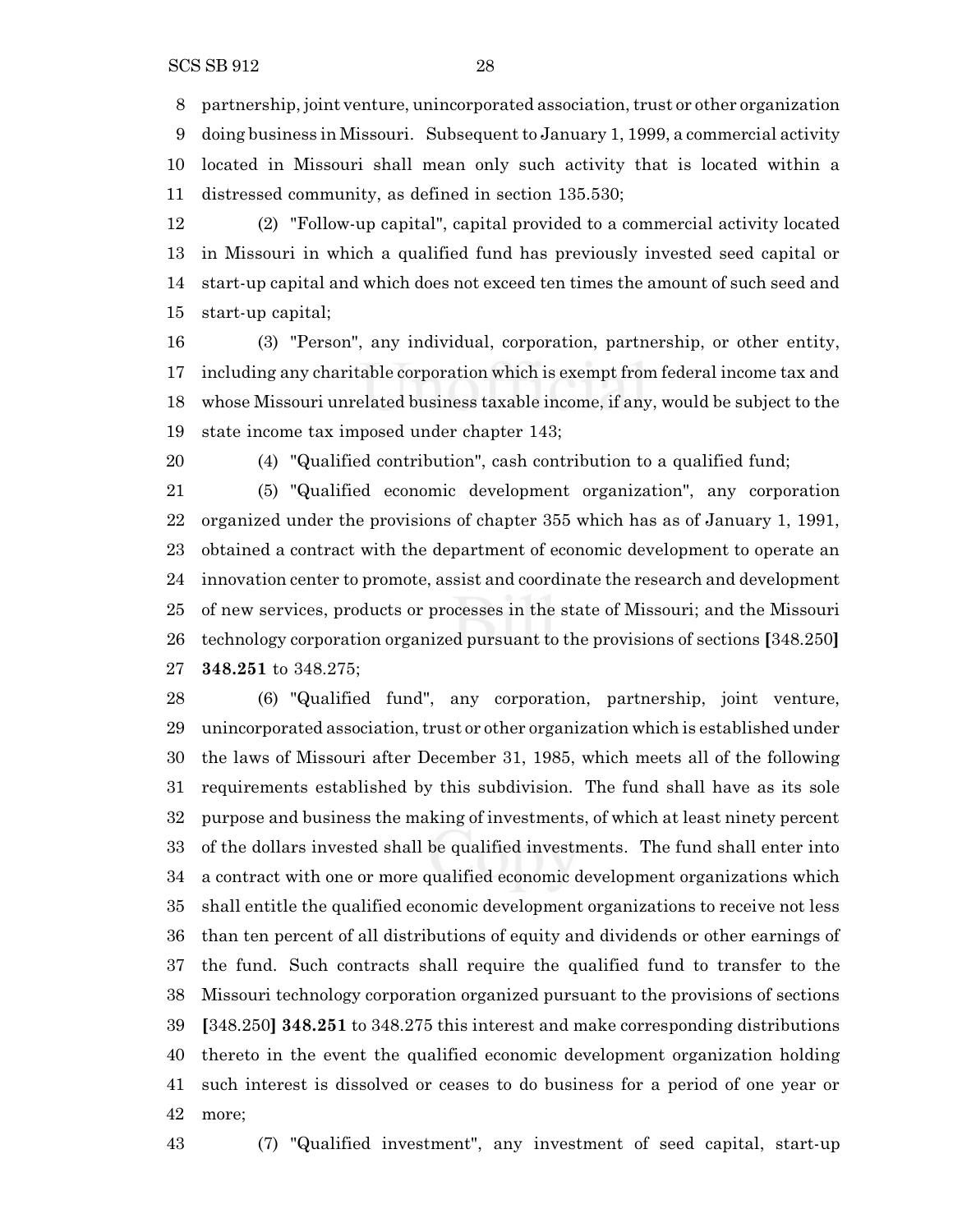capital, or follow-up capital in any commercial activity located in Missouri;

 (8) "Seed capital", capital provided to a commercial activity located in Missouri for research, development and precommercialization activities to prove a concept for a new product or process or service, and for activities related thereto;

 (9) "Start-up capital", capital provided to a commercial activity located in Missouri for use in preproduction product development or service development or initial marketing thereof, and for activities related thereto;

 (10) "State tax liability", any state tax liability incurred by a taxpayer under the provisions of chapters 143, 147 and 148, exclusive of the provisions relating to the withholding of tax as provided for in sections 143.191 to 143.265 and related provisions;

 (11) "Uninvested capital", the amount of any distribution, other than of earnings, by a qualified fund made within five years of the issuance of a certificate of tax credit as provided by sections 348.300 to 348.318; or the portion of all qualified contributions to a qualified fund which are not invested as qualified investments within five years of the issuance of a certificate of tax credit as provided by sections 348.300 to 348.318 to the extent that the amount not so invested exceeds ten percent of all such qualified contributions.

**[**348.300. As used in sections 348.300 to 348.318, the following terms mean:

 (1) "Commercial activity located in Missouri", any research, development, prototype fabrication, and subsequent precommercialization activity, or any activity related thereto, conducted in Missouri for the purpose of producing a service or a product or process for manufacture, assembly or sale or developing a service based on such a product or process by any person, corporation, partnership, joint venture, unincorporated association, trust or other organization doing business in Missouri. Subsequent to January 1, 1999, a commercial activity located in Missouri shall mean only such activity that is located within a distressed community, as defined in section 135.530;

 (2) "Follow-up capital", capital provided to a commercial activity located in Missouri in which a qualified fund has previously invested seed capital or start-up capital and which does not exceed ten times the amount of such seed and start-up capital;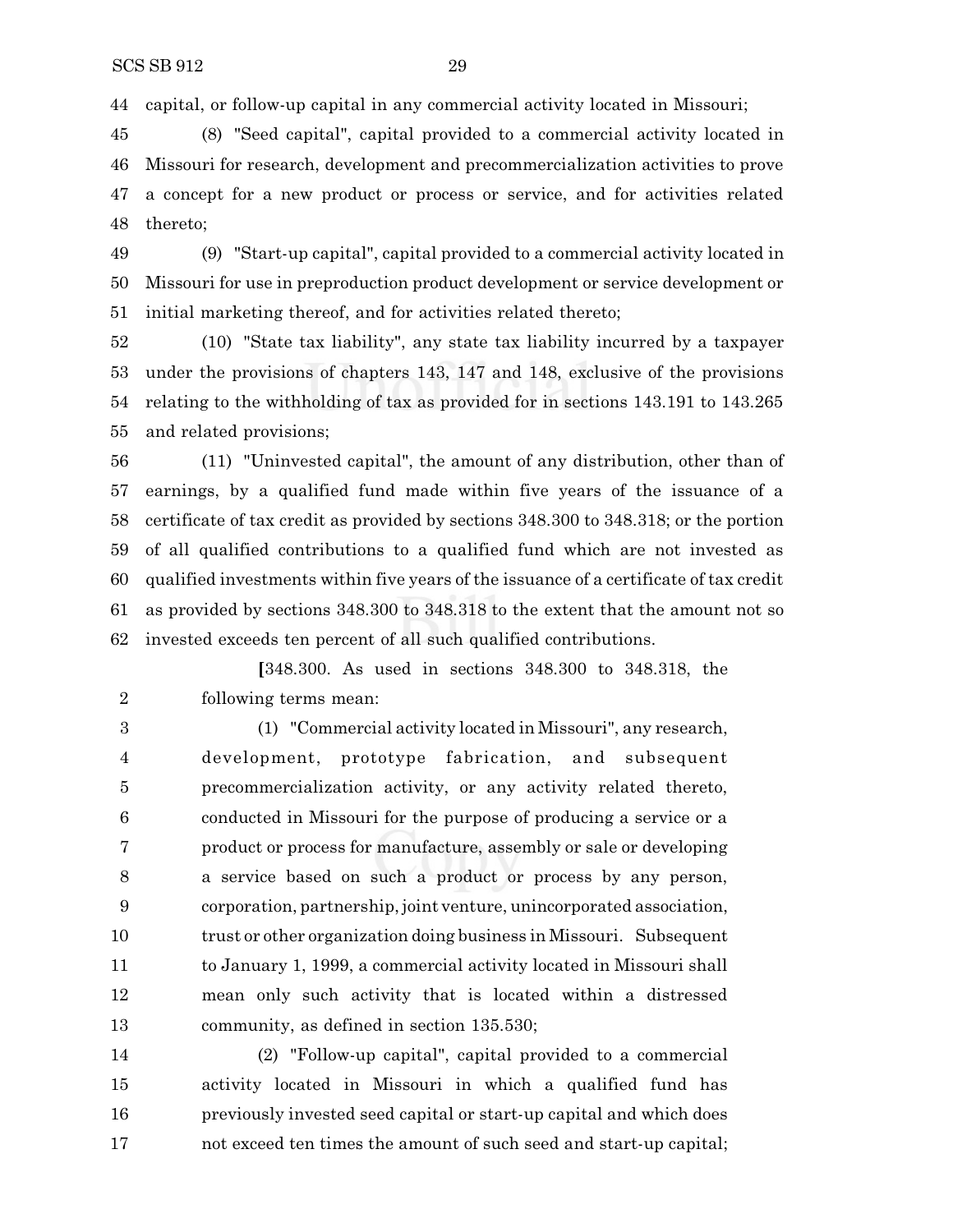(3) "Person", any individual, corporation, partnership, or other entity, including any charitable corporation which is exempt from federal income tax and whose Missouri unrelated business taxable income, if any, would be subject to the state income tax imposed under chapter 143;

 (4) "Qualified contribution", cash contribution to a qualified fund;

 (5) "Qualified economic development organization", any corporation organized under the provisions of chapter 355 which has as of January 1, 1991, obtained a contract with the department of economic development to operate an innovation center to promote, assist and coordinate the research and development of new services, products or processes in the state of Missouri; and the Missouri technology corporation organized pursuant to the provisions of sections 348.253 to 348.266;

 (6) "Qualified fund", any corporation, partnership, joint venture, unincorporated association, trust or other organization which is established under the laws of Missouri after December 31, 1985, which meets all of the following requirements established by this subdivision. The fund shall have as its sole purpose and business the making of investments, of which at least ninety percent of the dollars invested shall be qualified investments. The fund shall enter into a contract with one or more qualified economic development organizations which shall entitle the qualified economic development organizations to receive not less than ten percent of all distributions of equity and dividends or other earnings of the fund. Such contracts shall require the qualified fund to transfer to the Missouri technology corporation organized pursuant to the provisions of sections 348.253 to 348.266 this interest and make corresponding distributions thereto in the event the qualified economic development organization holding such interest is dissolved or ceases to do business for a period of one year or more;

 (7) "Qualified investment", any investment of seed capital, start-up capital, or follow-up capital in any commercial activity located in Missouri;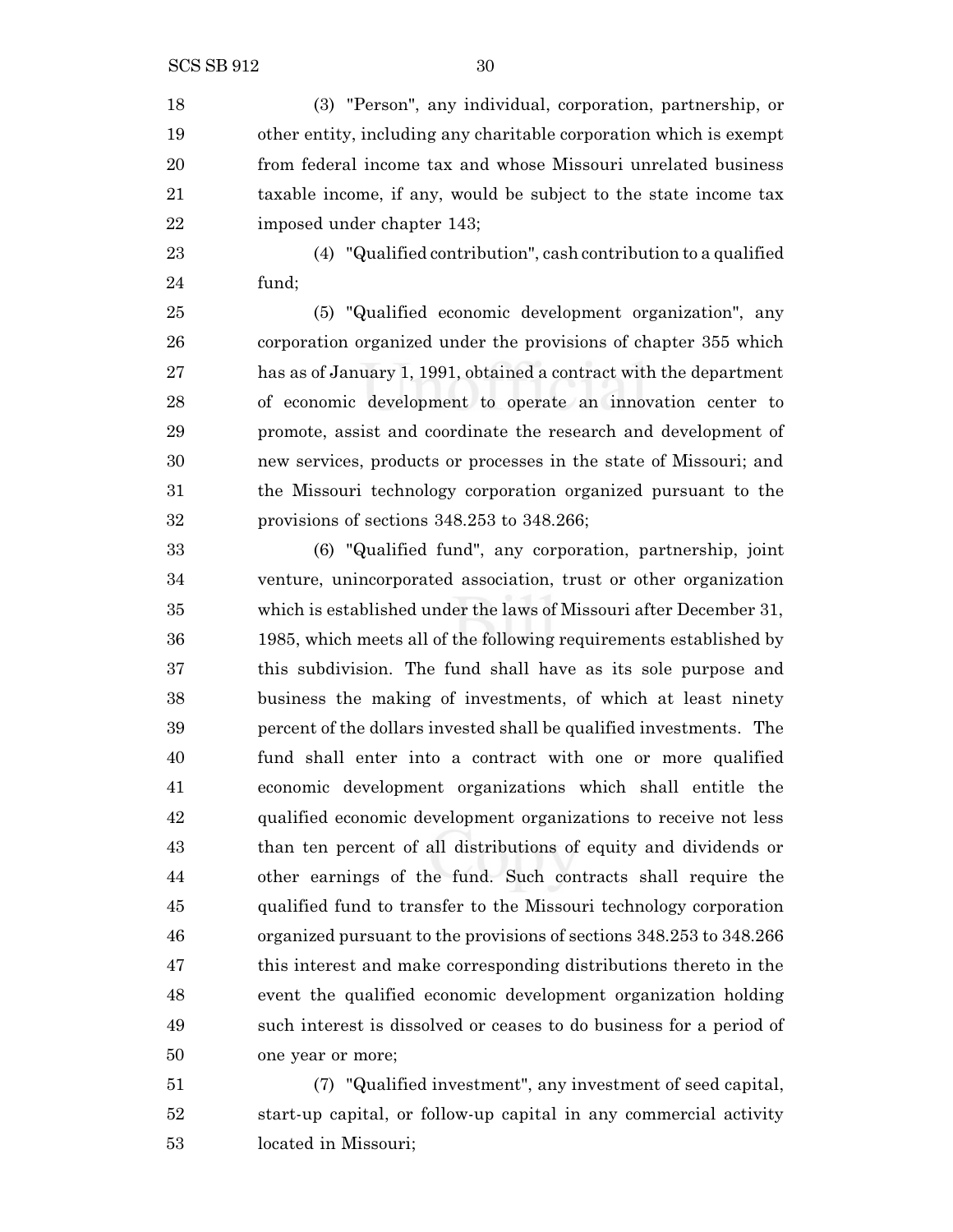(8) "Seed capital", capital provided to a commercial activity located in Missouri for research, development and precommercialization activities to prove a concept for a new product or process or service, and for activities related thereto;

 (9) "Start-up capital", capital provided to a commercial activity located in Missouri for use in preproduction product development or service development or initial marketing thereof, and for activities related thereto;

 (10) "State tax liability", any state tax liability incurred by a taxpayer under the provisions of chapters 143, 147 and 148, exclusive of the provisions relating to the withholding of tax as provided for in sections 143.191 to 143.265 and related provisions;

 (11) "Uninvested capital", the amount of any distribution, other than of earnings, by a qualified fund made within five years of the issuance of a certificate of tax credit as provided by sections 348.300 to 348.318; or the portion of all qualified contributions to a qualified fund which are not invested as qualified investments within five years of the issuance of a certificate of tax credit as provided by sections 348.300 to 348.318 to the extent that the amount not so invested exceeds ten percent of all such qualified contributions.**]**

**[**348.250. Sections 348.250 to 348.275 shall be known and may be cited as the "Missouri Science and Innovation Reinvestment Act".**]**

**[**348.269. 1. Nothing contained in sections 348.250 to 348.275 shall be construed as a restriction or limitation upon any powers that the corporation might otherwise have under chapter 355, and the provisions of sections 348.250 to 348.275 are cumulative to such powers.

 2. Nothing in sections 348.250 to 348.275 shall be construed as allowing the board to sell the corporation or substantially all of the assets of the corporation, or to merge the corporation with another institution, without prior authorization by the general assembly.

 3. Notwithstanding the provisions of section 23.253 to the contrary, the provisions of sections 348.250 to 348.275 shall not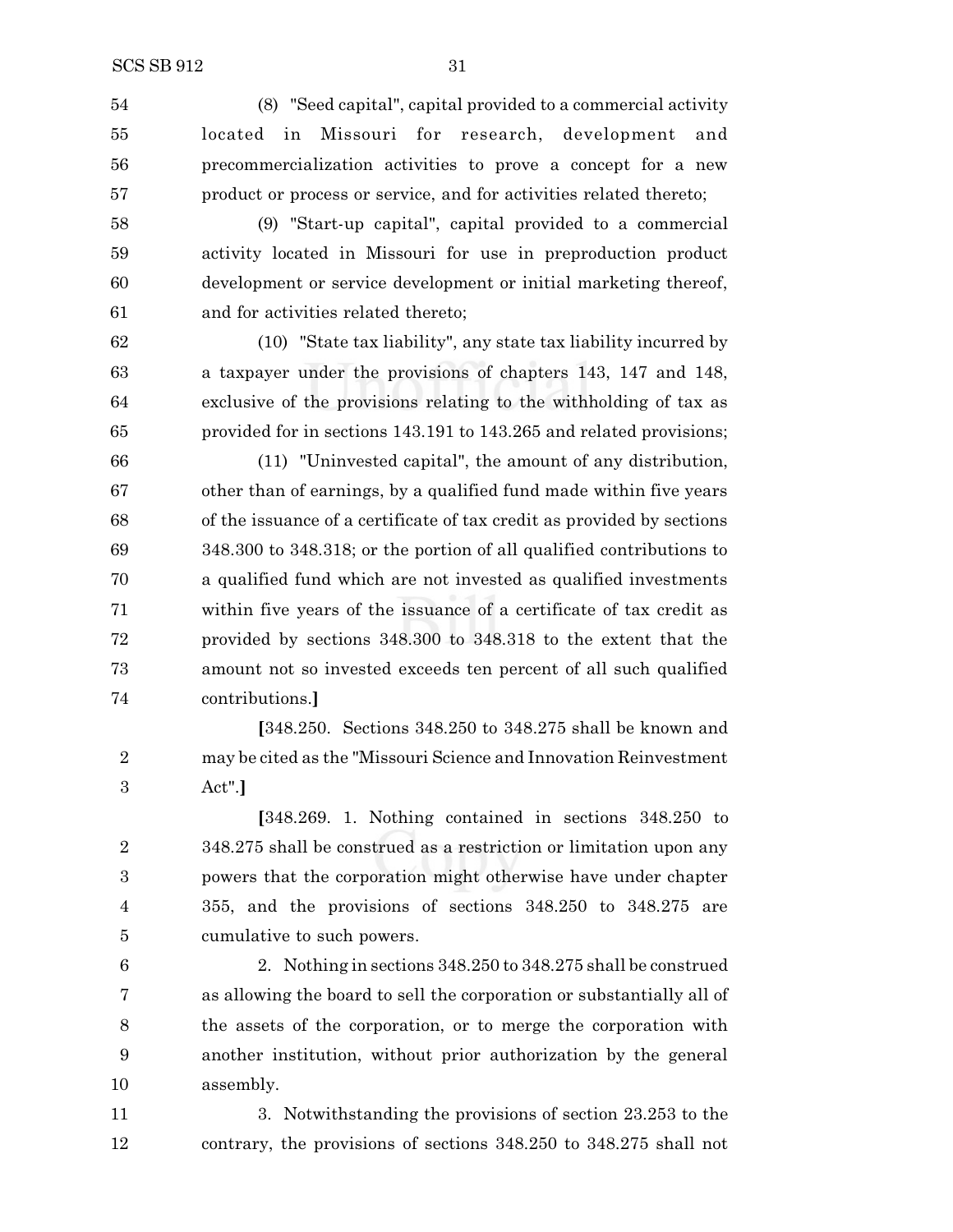sunset.

 4. The provisions of sections 348.250 to 348.275 shall not terminate before the satisfaction of all outstanding obligations, notes, and bonds provided for under sections 348.250 to 348.275.

17 5. If any provision of this act or the application thereof is held invalid, the invalidity shall not affect other provisions or applications of the act that can be given effect without the invalid provision or application, and to this end the provisions of this act are severable. Insofar as the provisions of sections 348.250 to 348.275 are inconsistent with the provisions of any other law, general, specific or local, the provisions of sections 348.250 to 348.275 shall be controlling.**]**

**[**348.271. 1. In order to foster the growth of Missouri's economy and to stimulate the creation of new jobs in science and innovation-based industry for the state's work force, the Missouri technology corporation, in accordance with the provisions of this section and within the limits of appropriations therefor, is authorized to contract with Missouri not-for-profit corporations for the operation of innovation centers within the state. The primary emphasis of some, if not of all, innovation centers, shall be in the areas of science and innovation-based business ventures. Such assistance may include the provision of facilities, equipment, administrative and managerial support, planning assistance, and such other services and programs that enhance the development of such ventures and such assistance may be provided for fees or other consideration.

 2. The innovation centers operated under this section shall counsel and assist the new science and innovation-based business ventures in finding a suitable site in the state of Missouri for location of the business upon its graduation from the innovation program. Each innovation center shall annually submit a report of its activities to the department of economic development and the Missouri technology corporation which shall include, but not be limited to, the success rate of the businesses graduating from the center, the progress and locations of businesses which have graduated from the center, the types of businesses which have